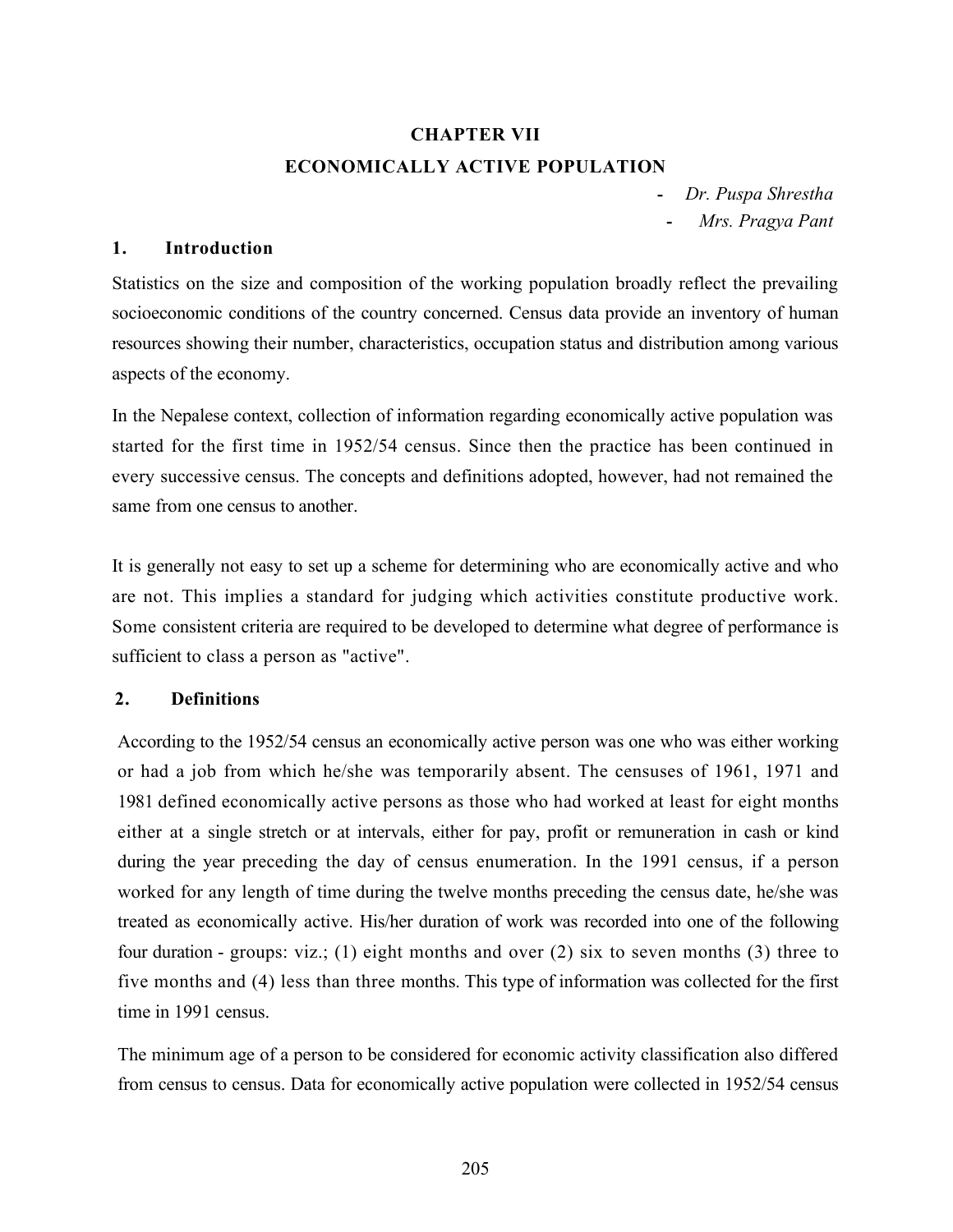for all persons, including those under 15 years of age. The lower age limit in 1952/54 census was not clear. But in 1961 census, economic activity data were collected for persons aged 15 and above. However in the subsequent censuses - 1971, 1981. and 1991 - data were collected for population aged 10 and above.

# 3. Crude and Refined Activity Rates

The size of the economically active population as a proportion of the total population is known as the Crude Activity Rate. The crude activity rate has an obvious significance, viz.. the higher the rate the greater is the level of income per head achieved under given conditions of productivity and extent of employment. There are many workers who are not included in the concept of labour force because what they produce is not considered as income although it contributes significantly for the well-being of the people. For instance, a great majority of housewives are not classified as economically active, for, the domestic services and goods which they produce for home consumption are not included in the conventional accounting of national income. For this reason, among others, the activity rates need to be computed for males and females separately.

Further, relating the economically active population to the total population of all ages may not be appropriate since only population of certain ages are exposed to economic activity. When age restriction is placed on the denominator population, the resulting activity rate is usually called the Refined Activity Rate. Since in the case of 1991 Census of Nepal, economically active population belongs to ages 10 and above, Population aged 10 and over is used for the denominator, in the computation of Refined Activity Rate.

In the 1991 census, among persons aged  $10<sup>+</sup>$ , a total of 7,339,586 persons, 4,375,583 males and 2,964,003 females were reported as economically active. The inactive persons numbered 5,538,677 of which 1,992,891 were males and 3,545,786 were females. In addition, the economic activity was 'not stated' in the case of 96,826 persons of which 50,057 were males and 46,769 were females. In the computation of the crude and the refined activity rates, the not-stated category of persons were distributed into the active and inactive groups on a pro-rata basis.

The crude and refined activity rates for males and females are shown in Table l. From this table it is clear that in the case of males, the economic activity rate essentially remained the same from 1971 to 1981 but had dropped significantly by 1991. In the case of females the activity rate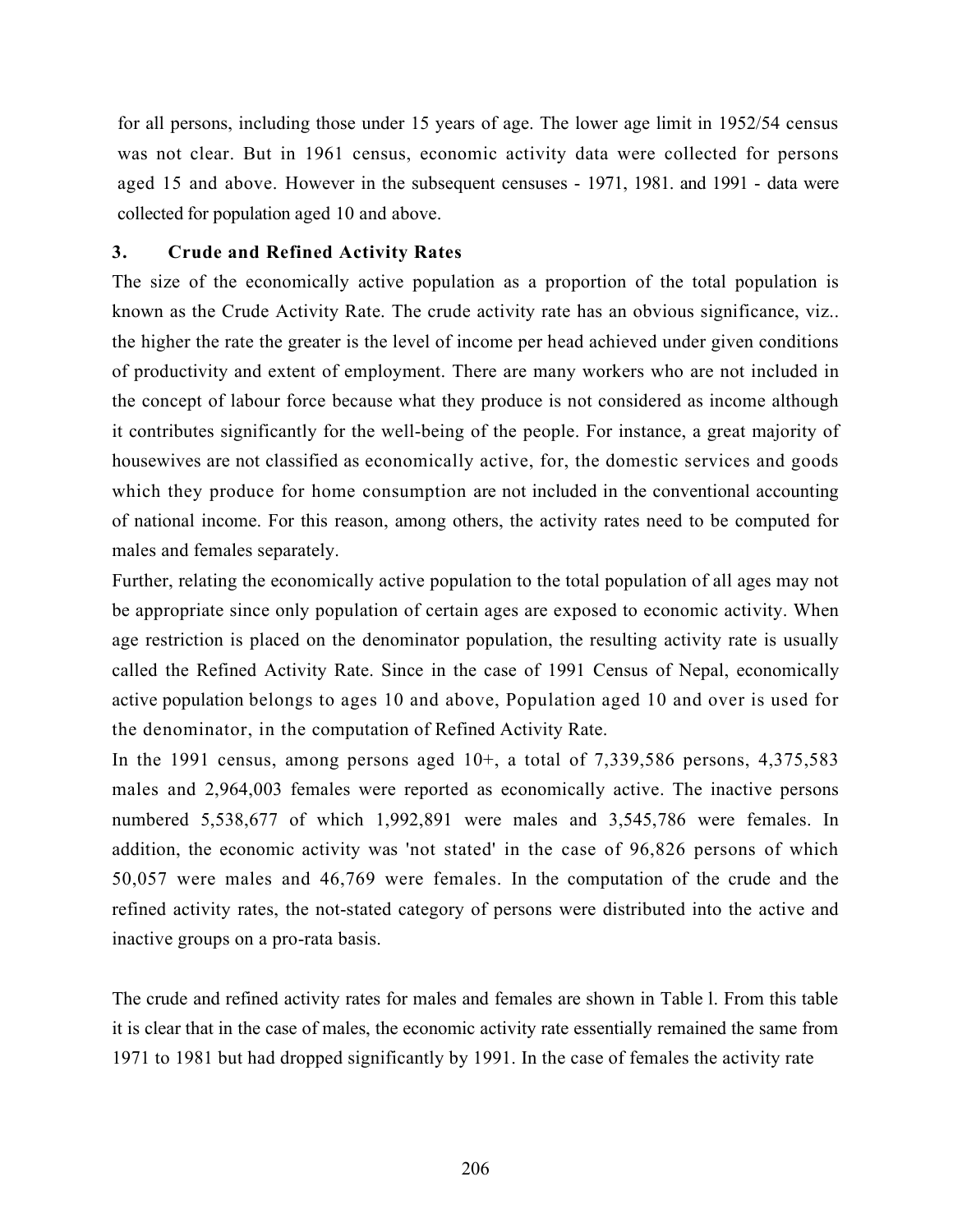exhibited significant rise between 1971 and 1981 and then stayed almost at the same level in 1991. These observations are true of both crude and refined activity rates.

Table 1: Crude and Refined Activity Rates (Aged 10+ years) by Sex, Nepal, Census Years 1971 – 1991.

|             |                   | Crude Activity Rate 1 | Crude Activity Rate 2 |                   |       |        |  |
|-------------|-------------------|-----------------------|-----------------------|-------------------|-------|--------|--|
| Census Year | <b>Both Sexes</b> | Male                  | Female                | <b>Both Sexes</b> | Male  | Female |  |
| 1971        | 41.99             | 59.03                 | 24.71                 | 59.30             | 82.90 | 35.10  |  |
| 1981        | 45.60             | 58.21                 | 32.35                 | 65.13             | 83.15 | 46.21  |  |
| 1991        | 39.99             | 47.82                 | 32.20                 | 56.99             | 68.71 | 45.53  |  |

Source: CBS, 1975, Vol. 1, Table 6 and Vol. III, Part I, Table 19 CBS, 1984, Table 5 and Table 21 CBS, 1993, Vol. 1, Part XIII, Table 50.

- $1/$  Crude activity rate is the number of economically active persons per 100 persons of all ages.
- $2/$  Refined activity rate is the number of economically active persons per 100 persons of age 10+.

Classifying women as economically active or inactive has been a problem particularly in the developing countries. On account of their domestic work, women often tend to be classified as economically inactive. The under-estimation of economic activity of women was probably more in the earlier censuses which may partly explain the low rates in 1971 for women. The income generating activities and programs launched for women in the past two decades may have also contributed to a rise in female economic activity rate. The drop in the activity rate of men in the past decade is hard to explain. It is possible, however, that men who were not finding adequate work might have, out of frustration, reported themselves as totally unemployed. It could be that, people's expectations for employment were raised, following the introduction of democratic system of government in the country. This happened before the 1991 census. The increased frustration probably contributed to greater under-reporting of economic activity in 1991 compared to the earlier censuses. Increase in attendance at school could also contribute to a drop in economic activity.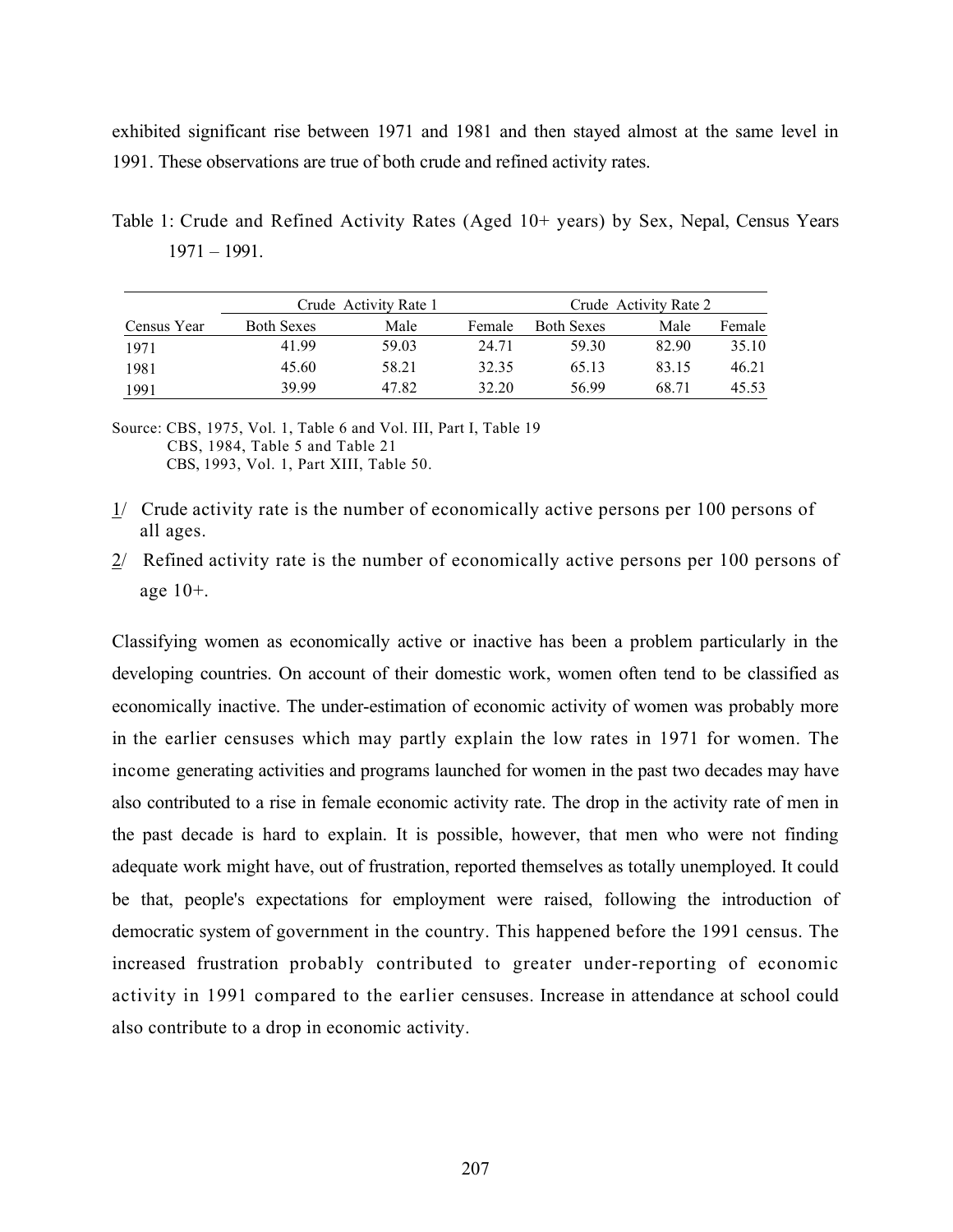### 4. Age Specific Activity Rates

Participation in economic activity is obviously related, among other things, to age of a person. The age specific activity rates reveal how early men and women enter active status and when they exit due to retirement and involuntary withdrawal. The age specific rates of participation in economic activity are shown in Table 2. The drop in participation rates from 1981 to 1991 in the age groups 10-14 and 15-19 is substantial. The drop is greater for males - from 61.3 to 18.44 per cent in age group 10-14, and from 69.2 to 49.57 per cent in age group 15-19; compared to the drop for females from 51.9 to 28.54 per cent in age group 10- 14, and from 51.3 to 49.29 per cent in age group 15-19. Increased school attendance probably is the reason which in Nepal has a male-bias. The drop in participation rate from 1981 to 1991 is also significant after age 55 and to a larger extent after age 60. Once again the drop in the case of males is greater than for females, related probably to retirement from formal jobs. In the main working age groups between 20 and 55 there is hardly any difference between 1981 and 1991 in the participation rates of men. Thus the decline in the overall participation rate from 1981 to 1991 for males seems to come mostly from the very early and very late age groups signifying changes in entry and exits ages of participation.

|                  |                   | 1971 |        |                   | 1981 |        |                   | 1991  |        |
|------------------|-------------------|------|--------|-------------------|------|--------|-------------------|-------|--------|
| <b>Age Group</b> | <b>Both Sexes</b> | Male | Female | <b>Both Sexes</b> | Male | Female | <b>Both Sexes</b> | Male  | Female |
| $10 - 14$        | 50.5              | 59.2 | 40.1   | 56.9              | 61.3 | 51.9   | 23.28             | 18.44 | 28.54  |
| $15-19$          | 61.6              | 75.7 | 46.2   | 60.7              | 69.2 | 51.3   | 49.43             | 4957  | 49.29  |
| $20 - 24$        | 63.5              | 89.8 | 39.2   | 66.1              | 86.3 | 47.6   | 66.35             | 80.52 | 54.31  |
| $25 - 29$        | 65.3              | 95.1 | 36.6   | 68.7              | 93.4 | 44.9   | 72.34             | 92.77 | 54.03  |
| $30 - 34$        | 63.7              | 96.6 | 33.9   | 68.2              | 95.3 | 43.3   | 73.92             | 95.61 | 54.0   |
| 35-39            | 66.9              | 97.4 | 34.0   | 70.8              | 95.8 | 44.1   | 75.63             | 96.33 | 54.73  |
| $40 - 44$        | 64.7              | 97.2 | 32.9   | 70.4              | 96.0 | 44.7   | 74.55             | 95.93 | 54.30  |
| 45-49            | 66.7              | 96.8 | 32.5   | 72.3              | 96.4 | 44.9   | 74.13             | 95.12 | 52.31  |
| 50-54            | 62.9              | 94.0 | 30.5   | 71.2              | 94.3 | 44.7   | 70.73             | 92.07 | 48.17  |
| 55-59            | 60.0              | 90.3 | 27.7   | 69.9              | 92.2 | 43.3   | 66.96             | 88.56 | 41.69  |
| 60-64            | 39.7              | 64.1 | 17.9   | 62.5              | 83.3 | 39.9   | 45.96             | 66.47 | 25.50  |
| $65+$            | 25.1              | 40.5 | 10.4   | 52.9              | 68.7 | 35.0   | 26.92             | 40.27 | 12.92  |

Table 2: Age Specific Activity Rates for Nepal 1971 – 1991

Source: CBS, 1975, Vol. 111, Part 1, Table 19

CBS, 1984, Vol. 1, Part V, Table 21

CBS, 1993, Vol. 1, Part X111, Table 50.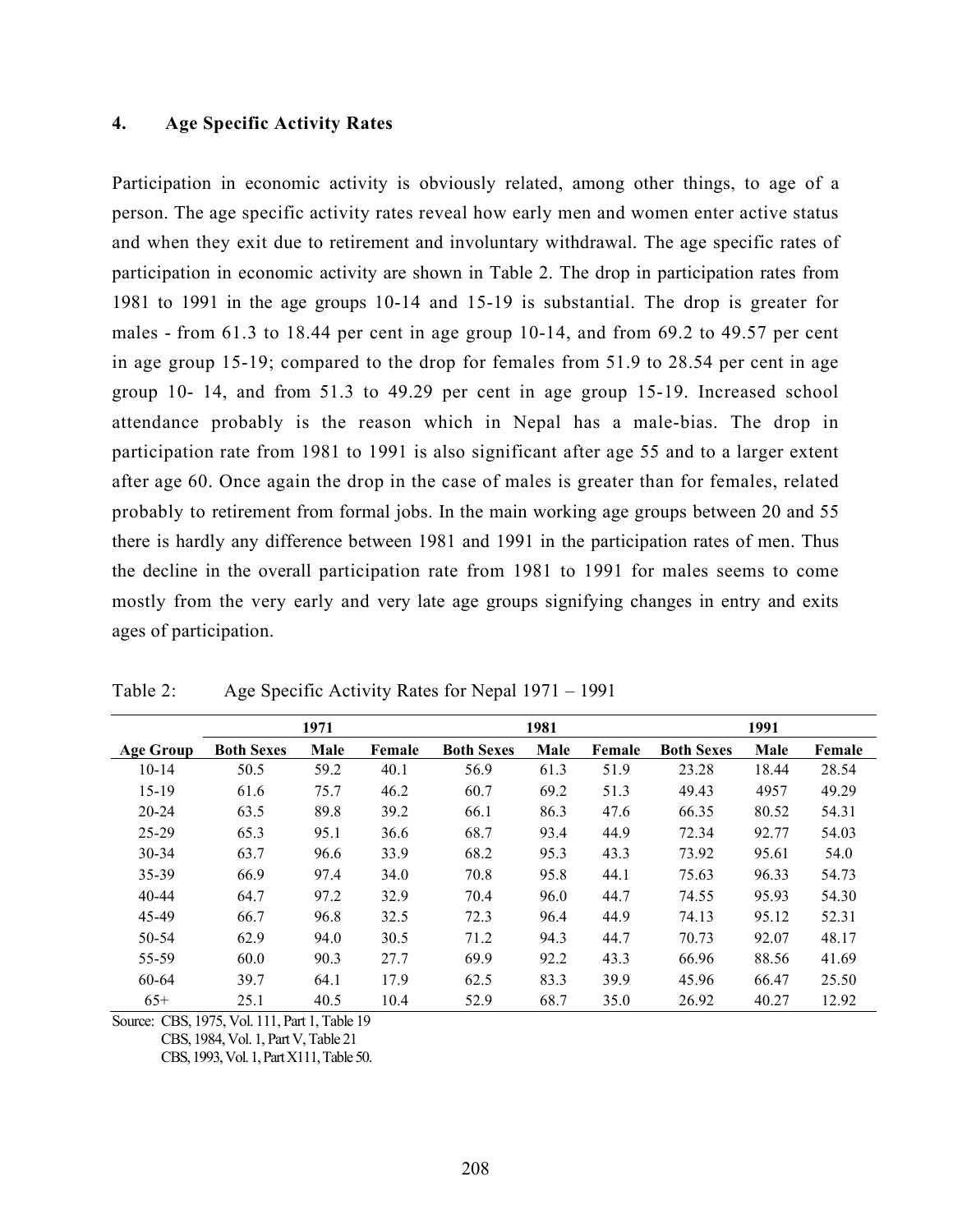### 5. Rural-Urban Variation in Participation Rates

Age specific participation rates of men and women are shown for rural areas in Table 3 and for urban areas in Table 4. The Crude Activity Rate (CAR) and the Refined Activity Rate (RAR) are also shown in these tables. The rates for 1981 also are presented in the same table for comparison. The age specific participation rates are higher for rural than urban for both males and females. The rural-urban difference is significantly greater for females than for males. These observations hold true both for 1991 and 1981 censuses.

It was pointed out earlier that the drop in the overall economic activity rate for males between 1981 and 1991, came mostly from the very early and very late age groups. This observation seems to be supported by data from rural as well as urban areas. Sharper reductions however seem to have occurred in urban compared to rural areas. Greater school attendance among the younger ages and greater withdrawals from work life due to retirement at the older ages are evident in urban compared to the rural areas, which is in line with what one would expect.

Between 1981 and 1991, females also exhibited drop in participation rate in the young and old age groups. The declines have been greater as well as spread over more age groups, both at the lower and upper ends of the age scale, in urban areas compared to rural areas.

|            |              | 1981  |        |              | 1991  |        |
|------------|--------------|-------|--------|--------------|-------|--------|
|            | Both         |       |        | <b>Both</b>  |       |        |
| Age Group  | <b>Sexes</b> | Male  | Female | <b>Sexes</b> | Male  | Female |
| $10-14$    | 58.23        | 62.50 | 53.27  | 24.84        | 36.56 | 30.62  |
| 15-19      | 62.27        | 70.79 | 52.95  | 52.52        | 52.12 | 52.90  |
| $20 - 24$  | 67.04        | 87.42 | 48.73  | 69.58        | 83.45 | 58.10  |
| $25 - 29$  | 69.24        | 93.79 | 45.81  | 74.52        | 94.09 | 57.40  |
| 30-34      | 68.55        | 95.43 | 44.08  | 75.41        | 96.29 | 56.69  |
| 35-39      | 71.19        | 95.92 | 44.94  | 77.00        | 96.85 | 57.27  |
| 40-44      | 70.65        | 96.11 | 45.41  | 75.74        | 96.45 | 56.55  |
| 45-49      | 72.60        | 96.45 | 45.62  | 75.35        | 95.68 | 54.49  |
| 50-54      | 71.44        | 94.29 | 45.29  | 72.02        | 92.80 | 50.21  |
| 55-59      | 70.08        | 92.27 | 43.82  | 68.19        | 89.41 | 43.58  |
| 60-64      | 62.69        | 83.30 | 40.37  | 46.66        | 66.39 | 26.48  |
| $65+$      | 52.96        | 68.71 | 35.31  | 27.38        | 40.48 | 13.52  |
| <b>CAR</b> | 45.99        | 58.46 | 32.98  | 40.94        | 48.15 | 33.84  |
| RAR        | 65.85        | 83.77 | 47.19  | 58.76        | 69.78 | 48.10  |

Table 3: Age Specific Activity Rates for Rural Area, Nepal, 1981 - 1991

Source: CBS, 1984, Vol. 1, Part V, Table 21 and Vol. III, Table 18 CBS, 1993, Vol. 1, Part XIII, Table 50; Vol. II, Table 13.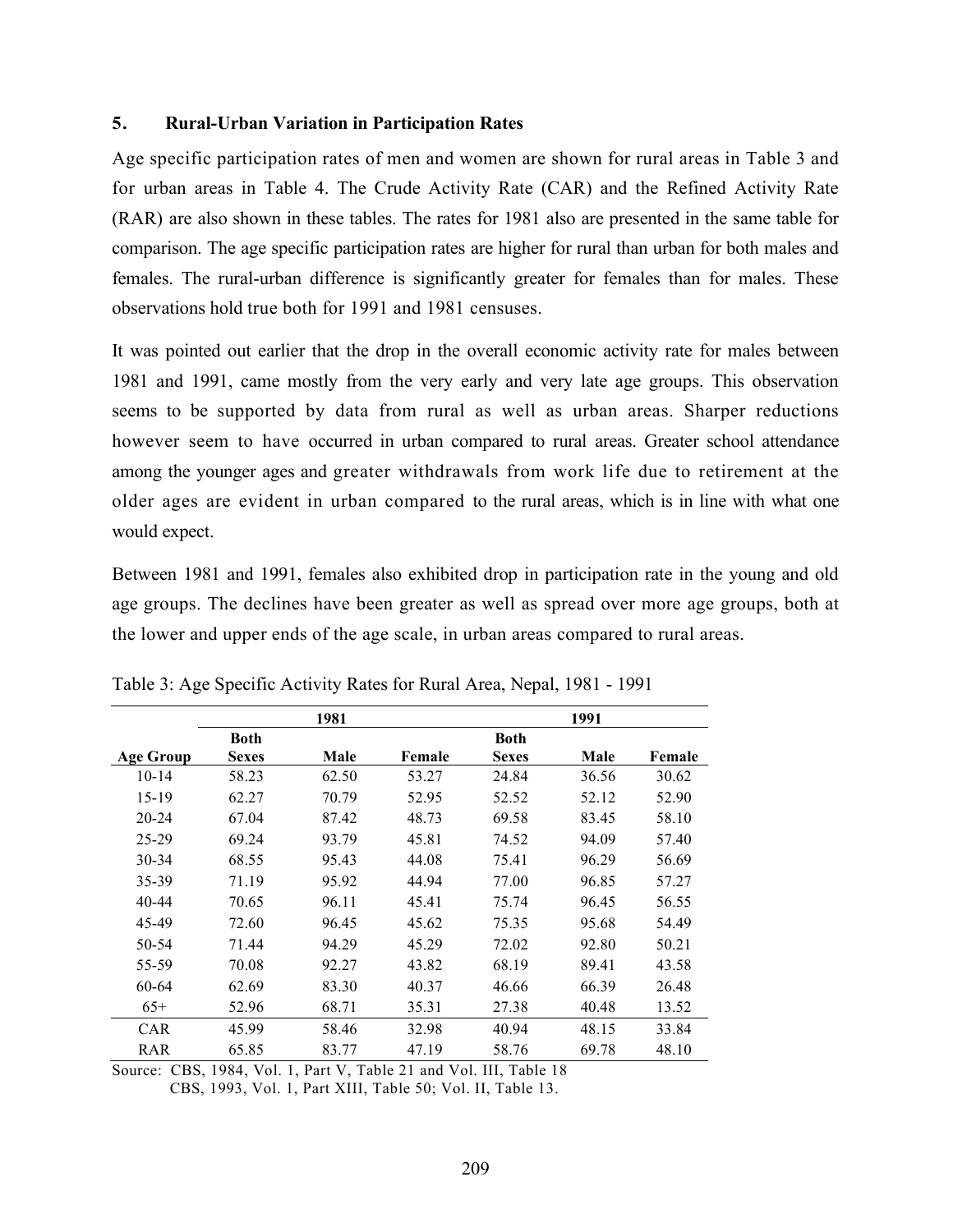|                  |                   | 1981  |        |                   | 1991  |        |
|------------------|-------------------|-------|--------|-------------------|-------|--------|
| <b>Age Group</b> | <b>Both Sexes</b> | Male  | Female | <b>Both Sexes</b> | Male  | Female |
| $10-14$          | 38.81             | 43.82 | 32.81  | 7.56              | 8.02  | 7.04   |
| 15-19            | 40.85             | 50.40 | 29.53  | 23.26             | 29.56 | 16.37  |
| $20 - 24$        | 53.61             | 73.75 | 31.80  | 42.03             | 60.86 | 22.60  |
| $25 - 29$        | 61.10             | 88.35 | 31.15  | 55.02             | 83.10 | 25.86  |
| $30 - 34$        | 63.48             | 92.93 | 30.36  | 61.19             | 90.43 | 28.85  |
| 35-39            | 65.75             | 94.08 | 31.40  | 63.13             | 91.97 | 29.78  |
| $40 - 44$        | 66.16             | 94.83 | 32.24  | 62.62             | 91.33 | 29.15  |
| 45-49            | 67.73             | 95.31 | 32.81  | 61.28             | 89.56 | 27.30  |
| 50-54            | 67.46             | 93.98 | 33.60  | 55.98             | 84.11 | 23.89  |
| 55-59            | 66.57             | 91.13 | 32.99  | 51.29             | 78.66 | 19.79  |
| 60-64            | 59.63             | 82.72 | 31.82  | 37.05             | 61.17 | 13.11  |
| $65+$            | 51.04             | 68.32 | 29.78  | 21.82             | 37.82 | 6.59   |
|                  |                   |       |        |                   |       |        |
| <b>CAR</b>       | 39.77             | 54.69 | 22.58  | 30.56             | 44.76 | 15.19  |
| RAR              | 54.90             | 74.86 | 31.48  | 40.76             | 59.44 | 20.30  |

Table 4: Age Specific Activity Rates for Urban Area, Nepal, 1981 – 1991

Source: Same as for Table 3 of text.

# 6. Structure of Economic Activity

The developmental level and productive efficiency of any country are revealed by the structure of its workforce. This section examines the changes, if any, in the workforcestructure of Nepal in response to population dynamics and developmental efforts. For policy making purpose, it is highly imperative to have a clear picture of the distribution of workforce, its trends and composition. Only then will it be possible to develop a basis for forecasting labour absorption in different sectors in future under various assumptions about economic changes.

The analysis is divided into three parts - (a) Occupational, (b) Industrial, and (c) Employment status of the workforce. Three principal classifications of the economic characteristics of workforce are used in census statistics - industry representing the functions of an establishment or enterprise where individuals work; occupation representing the type of work which he/she performs; .and status comprising four primary categories, namely, employees, employers, own account workers and unpaid family workers.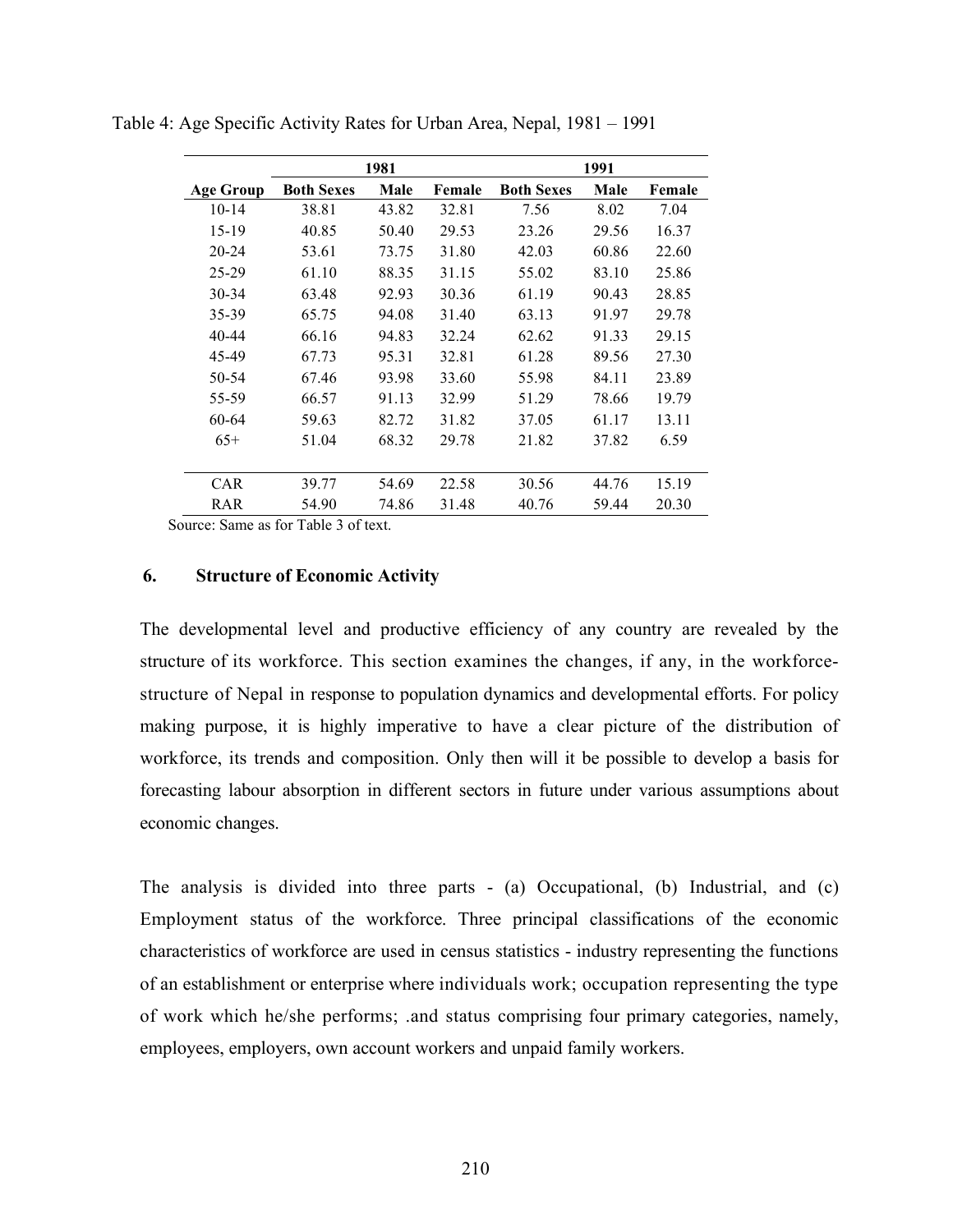# 7. Occupational Structure

Information on occupational patterns and their trends are of special importance in the statistical frameworks of manpower planning which is an integral part of socio-economic development policy. If one looks at the occupational structure of Nepal one is at once struck by the very underdeveloped nature of its economy. It is revealed by the fact that nearly 81 per cent of its total population was engaged in agriculture in 1991 whereas it was 91 per cent in 1981 and 94 per cent in 1971 (Table 5).

|                          |                             | 1971   |        |                             | 1981   |        |                             | 1991   |        |
|--------------------------|-----------------------------|--------|--------|-----------------------------|--------|--------|-----------------------------|--------|--------|
| <b>Age Group</b>         | <b>Both</b><br><b>Sexes</b> | Male   | Female | <b>Both</b><br><b>Sexes</b> | Male   | Female | <b>Both</b><br><b>Sexes</b> | Male   | Female |
| Professional & Technical | 0.52                        | 0.68   | 0.14   | 0.93                        | 1.19   | 0.45   | 1.78                        | 2.54   | 0.66   |
| Administrative & Related | 0.02                        | 0.03   | 0.03   | 0.09                        | 0.13   | 0.02   | 0.30                        | 0.15   | 0.07   |
| Clerical                 | 0.97                        | 1.31   | 0.13   | 0.71                        | 1.03   | 0.12   | 1.06                        | 1.60   | 0.26   |
| <b>Sales</b>             | 1.24                        | 1.54   | 0.51   | 1.25                        | 1.62   | 0.53   | 2.98                        | 3.87   | 1.66   |
| <b>Services</b>          | 0.7                         | 0.84   | 0.38   | 0.24                        | 0.31   | 0.1    | 6.18                        | 7.77   | 3.84   |
| Agriculture              | 94.37                       | 92.8   | 98.17  | 91.37                       | 88.89  | 96.06  | 81.1                        | 74.75  | 90.46  |
| Production               | 2.18                        | 2.8    | 0.67   | 3.12                        | 3.86   | 1.73   | 4.23                        | 5.76   | 1.96   |
| Others                   |                             |        |        | -                           |        |        | 2.09                        | 2.96   | 0.82   |
| Not Stated               |                             |        |        | 1.73                        | 2.28   | 0.99   | 0.28                        | 0.31   | 0.25   |
| Total                    | 100.00                      | 100.00 | 100.00 | 100.00                      | 100.00 | 100.00 | 100.00                      | 100.00 | 100.00 |

Table 5: Percentage Distribution of the Employed Population (Aged 10+ years) by Major Occupational Groups, Nepal 1971 - 1991

Source: CBS, 1984, Vol. I, Part V, Table 21 and Vol. III Table 18 CBS, 1993, Vol. I, Part XIII, Table 51

Services sector registered the second highest percentage (6.18%) of workforce in 1991 which was less than one per cent in 1981 and 1971. Production and sales categories occupied the third and fourth ranks respectively by absorbing 4.23 per cent and 2.98 per cent in 1991, recording a slight increment (2.05 percentage points and 1.74 percentage points respectively) over the twenty years period since 1971. Professional-Technical occupational category ranked fifth engaging 1.78 per cent of the work-force, recording an increment of 1.26 percentage points during the same twenty year period. Table 5 does show some occupation-structural changes during the period, but it also reveals the very slow pace of development in the country.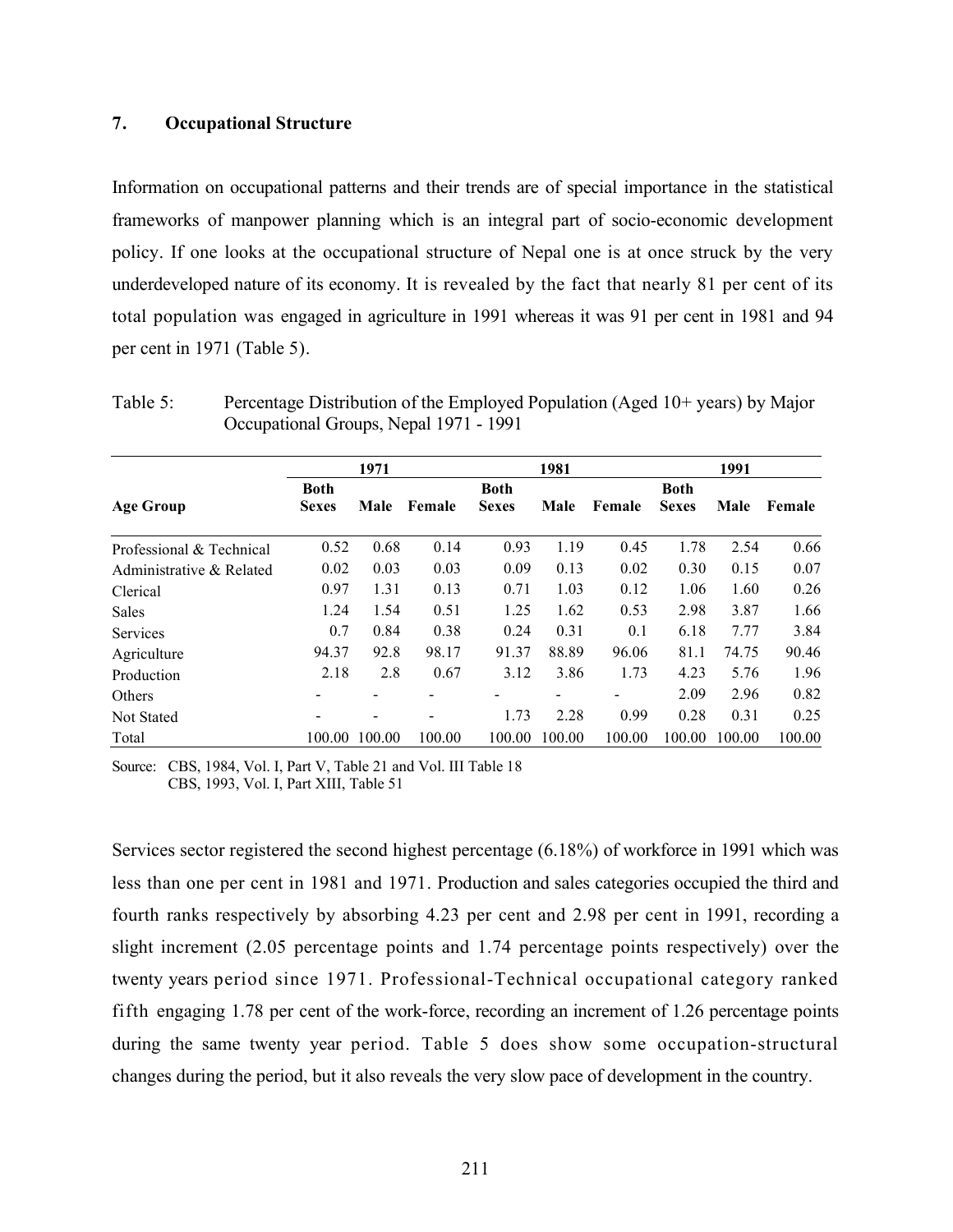# 7.1 Occupational Distribution by Sex

As may be seen from Table 5, more significant changes in occupational distribution for males compared to females occurred during the period. Male participation in agriculture sector declined by 18.05 percentage points (from 92.80 per cent in 1971 to 74.75 per cent in 1991) whereas it was a mere 7.71 percentage points for females (from 98.17 per cent in 1971 to 90.46 per cent in 1991). Moreover, over 90 per cent of the employed female population were engaged in agriculture sector even in 1991 which was over 96 per cent and over 98 per cent in 1981 and 1971 respectively (Table 5). Professional/technical occupation group witnessed greater change for males over the years, namely, from 0.68 per cent in 1971 to 1.19 and 2.54 per cent in 1981 and 1991 respectively, where as for females it stayed less than one per cent all along. The production group also showed greater increases for males from 3.86 per cent in 1981 to 5.76 per cent in 1991 compared to females who exhibited a modest increase from 1.73 per cent in 1981 to 1.96 per cent in 1991.

|                          |                   | Rural     |         |                   | Urban   |         |
|--------------------------|-------------------|-----------|---------|-------------------|---------|---------|
| <b>Age Group</b>         | <b>Both Sexes</b> | Male      | Female  | <b>Both Sexes</b> | Male    | Female  |
| Professional & Technical | 1.49              | 2.28      | 0.37    | 5.68              | 5.13    | 7.45    |
| Administrative & Related | 0.10              | 0.16      | 0.02    | 2.88              | 2.41    | 1.20    |
| Clerical                 | 0.63              | 1.02      | 0.08    | 6.72              | 7.45    | 4.37    |
| Sales                    | 1.98              | 2.51      | 1.24    | 16.19             | 17.64   | 11.57   |
| <b>Services</b>          | 5.33              | 6.79      | 3.29    | 17.46             | 17.69   | 16.70   |
| Agriculture              | 85.42             | 80.20     | 92.73   | 23.80             | 19.37   | 37.96   |
| Production               | 3.16              | 4.41      | 1.41    | 18.35             | 19.49   | 14.70   |
| Others                   | 1.63              | 2.34      | 0.62    | 8.30              | 9.20    | 5.42    |
| Not Stated               | 0.26              | 0.27      | 0.24    | 0.62              | 0.62    | 0.62    |
| Total                    | 100.00            | 100.00    | 100.00  | 100.00            | 100.00  | 100.00  |
| No.                      | 6,824,976         | 9,837,392 | 841,237 | 514,610           | 391,844 | 122,766 |

Table 6: Percentage Distribution of the Employed Population (Aged 10+ Years) by Major Occupational Groups For Rural and Urban areas, Nepal, 1991

Source: CBS, 1993, Vol. 1, Part XIII, Table 51; Vol. II, Table 14.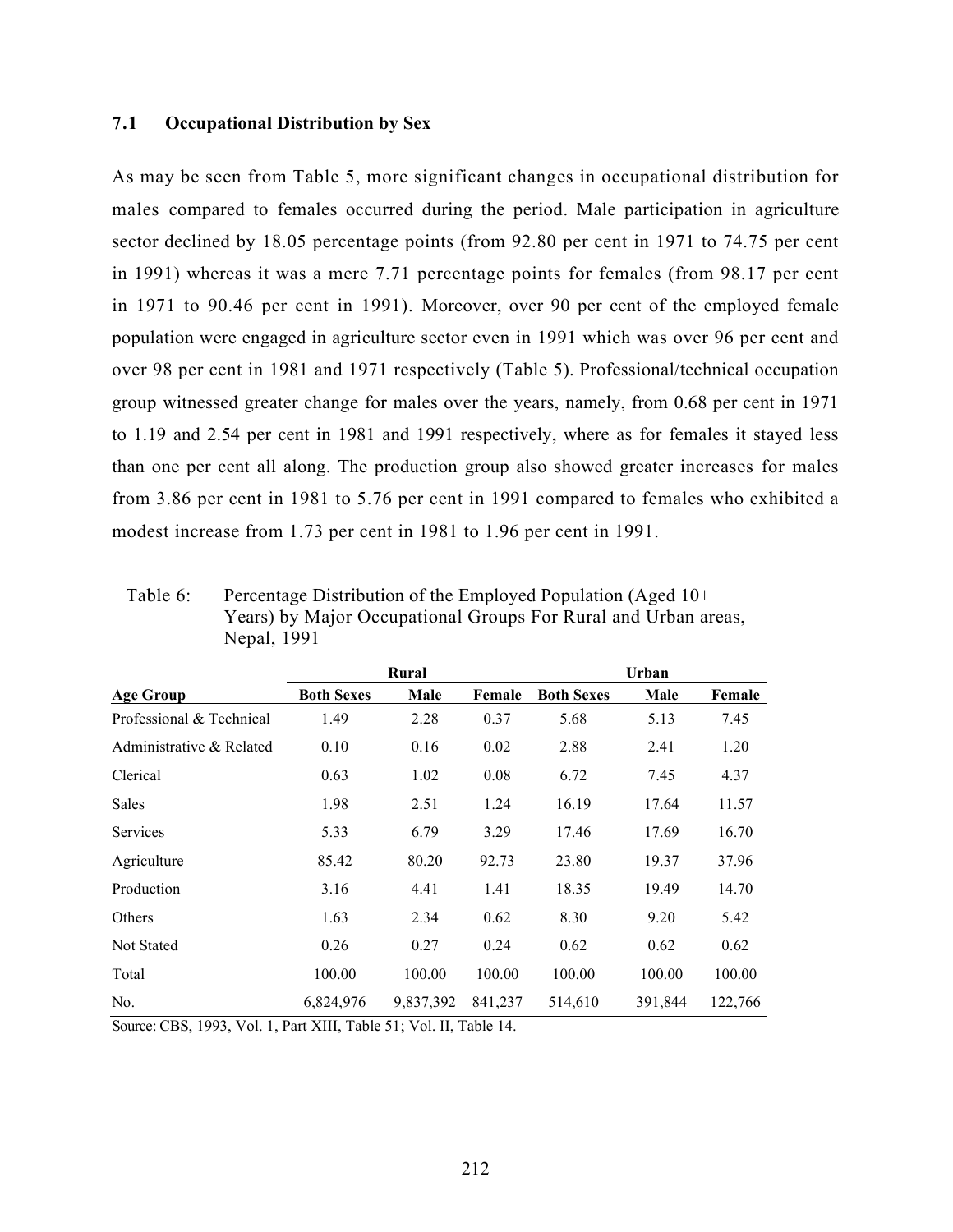# 7.2 Occupational Distribution by Rural/Urban Residence

The rural/urban differences in the 1991 Occupational structure of employed men and women are shown in Table 6. As expected, the bulk (85.4%) the rural employed are in agriculture. Service, production and sales, in that order, are significant among the non-agricultural occupations for both sexes. While the per cent working in agriculture is greater (92.7%) for females than males (80.2%), per cent working, in Service, Production and Sales are higher for males than females.

The Urban-employed work in more diverse occupations than the rural-employed. The occupational distribution is more spread out in the case of males compared to females. Among males, the per cent working in Sales, Services, Agriculture and Production is more than seventeen per cent each; and more than five per cent each in professional and clerical occupations. Among females, although agriculture is still the highest (38%) the spread of the urban occupational distribution is wider than in rural. What is interesting is the fact that around eight per cent (7.45%) of the employed females were found in professional and technical jobs compared to their male counterparts who constituted slightly over five per cent (5.13%). It reveals that professional and technical jobs seem to attract more females than the males (Table 6).

# 7.3 Occupational Distribution by Educational Attainment

Table 7 reveals that there is a positive relationship between the level of educational attainment and white collar occupation while a negative relationship is observed between the level of educational attainment and agricultural occupation. The educational attainment is classified into five categories: viz. no schooling, below SLC and SLC and equivalent, Intermediate, Graduate and Postgraduate. Likewise occupations are classified into four broad categories - (a) white-collar occupation, (b) agricultural occupation, (c) other occupation and (d) unspecified. The table shows that the largest proportion (77.32%) of no schooling category among the employed population are engaged in agriculture, 15.39 per cent in other occupation and nearly 7 per cent (7.01%) in white collar Occupation. On the other hand, the largest proportion of Intermediate, Graduate and Post-graduate - 67.32 per cent, 72.18 per cent and 76.95 per cent respectively are employed in white collar occupation. Employed in agricultural occupation, among those with Intermediate, Graduate mid Post-graduate qualification are 13.95 per cent, and 4.34 per cent respectively (Table 7) the positive relation with White Collar Occupation and the negative relation with Agricultural Occupation of educational attainment is true for both males and females. The negative relationship of education with agricultural occupation seems to be stronger among females than among males.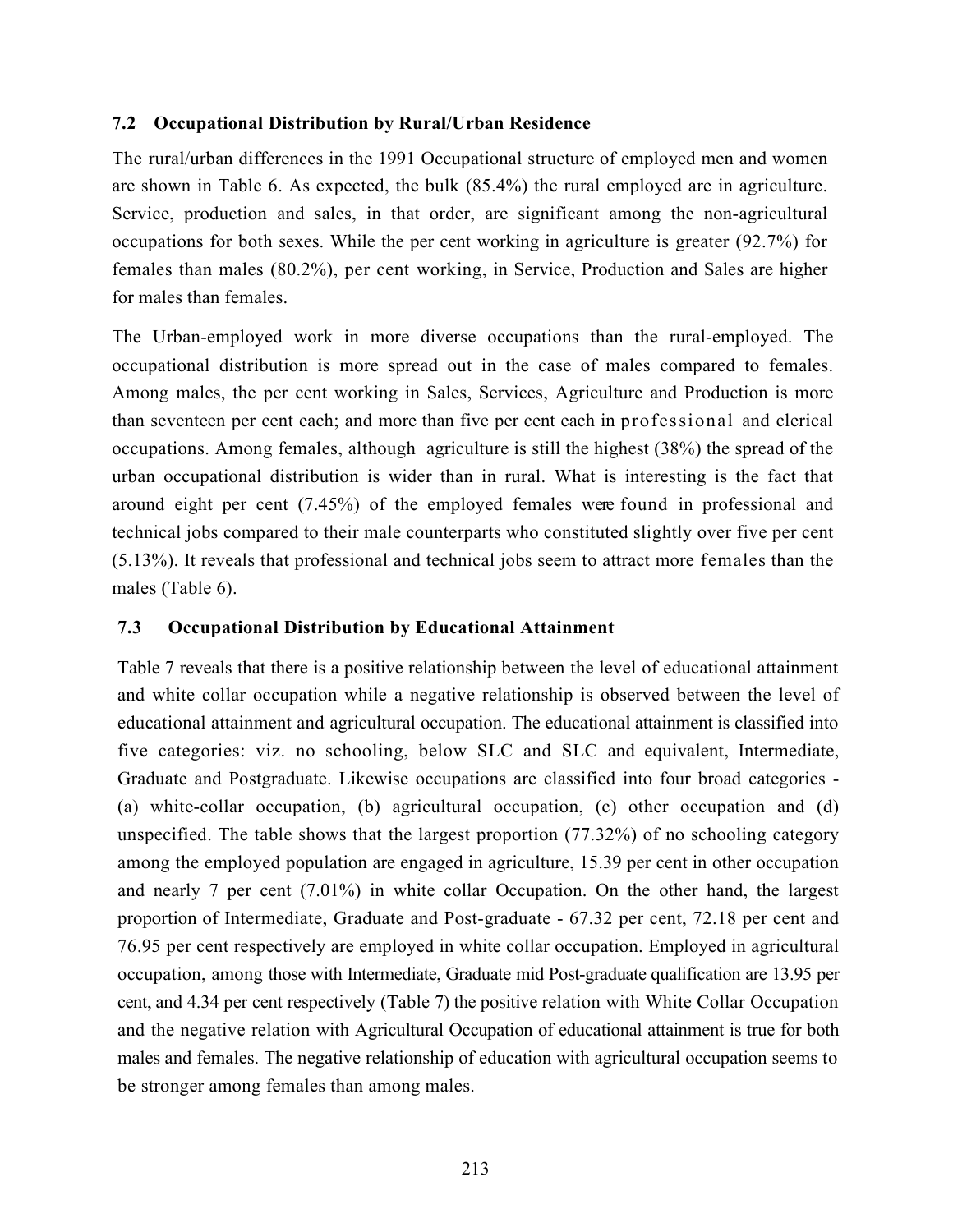| <b>Education</b>       |               |              | <b>White Collar</b> | Agriculture                      | <b>Others</b> | $Un-$     |
|------------------------|---------------|--------------|---------------------|----------------------------------|---------------|-----------|
|                        | <b>Number</b> | <b>Total</b> |                     | Occupation Occupation Occupation |               | specified |
| <b>Both Sexes</b>      |               |              |                     |                                  |               |           |
| No Schooling           | 733,704       | 100.00       | 7.01                | 77.32                            | 15.39         | 0.27      |
| Below SLC, SLC & equi. | 1,348,785     | 100.00       | 14.93               | 66.75                            | 17.91         | 0.41      |
| Intermediate           | 81,050        | 100.00       | 67.32               | 13.95                            | 18.09         | 0.64      |
| Graduate               | 57,978        | 100.00       | 72.18               | 7.64                             | 19.44         | 0.74      |
| Post-graduate          | 14,869        | 100.00       | 76.95               | 4.34                             | 17.87         | 0.85      |
| Others                 | 166           | 100.00       | 57.23               | 18.67                            | 22.89         | 1.20      |
| Level Not Stated       | 132,041       | 100.00       | 8.42                | 74.61                            | 16.58         | 0.39      |
| Male                   |               |              |                     |                                  |               |           |
| No Schooling           | 575,360       | 100.00       | 7.68                | 74.59                            | 17.44         | 028       |
| Below SLC, SLC & equi. | 1,119, 239    | 100.00       | 15.71               | 64.25                            | 19.62         | 0.41      |
| Intermediate           | 72,362        | 100.00       | 66.58               | 14.54                            | 18.25         | 0.63      |
| Graduate               | 51,714        | 100.00       | 71.82               | 8.10                             | 19.35         | 0.73      |
| Post-graduate          | 12,741        | 100.00       | 76.29               | 4.78                             | 18.11         | 0.82      |
| Others                 | 153           | 100.00       | 57.52               | 17.65                            | 23.53         | 1.31      |
| Level Not Stated       | 108,342       | 100.00       | 9.01                | 72.30                            | 18.29         | 0.40      |
| Female                 |               |              |                     |                                  |               |           |
| No Schooling           | 158,344       | 100.00       | 4.57                | 87.24                            | 7.94          | 0.24      |
| Below SLC, SLC & equi. | 229,546       | 100.00       | 11.10               | 78.93                            | 9.57          | 0.40      |
| Intermediate           | 8,688         | 100.00       | 73.47               | 9.08                             | 16.69         | 0.76      |
| Graduate               | 6,264         | 100.00       | 75.11               | 3.85                             | 20.15         | 0.89      |
| Post-graduate          | 2,128         | 100.00       | 80.87               | 1.69                             | 16.45         | 0.99      |
| Others                 | 13            | 100.00       | 53.85               | 30.77                            | 15.38         | 0.00      |
| Level Not Stated       | 23,699        | 100.00       | 5.71                | 85.17                            | 8.77          | 0.35      |

Table 7: Percentage Distribution of Employed Population by Occupation and Educational Attainment, Nepal, 1991.

Source: CBS, 1993, Vol.. I, Part XIV, Table 57.

- White Collar Occupation includes professional, technical and related workers; administrative and related workers; clerical and related workers; and sales workers.

- Other Occupation includes production and related workers; service workers and those who are in other occupation group.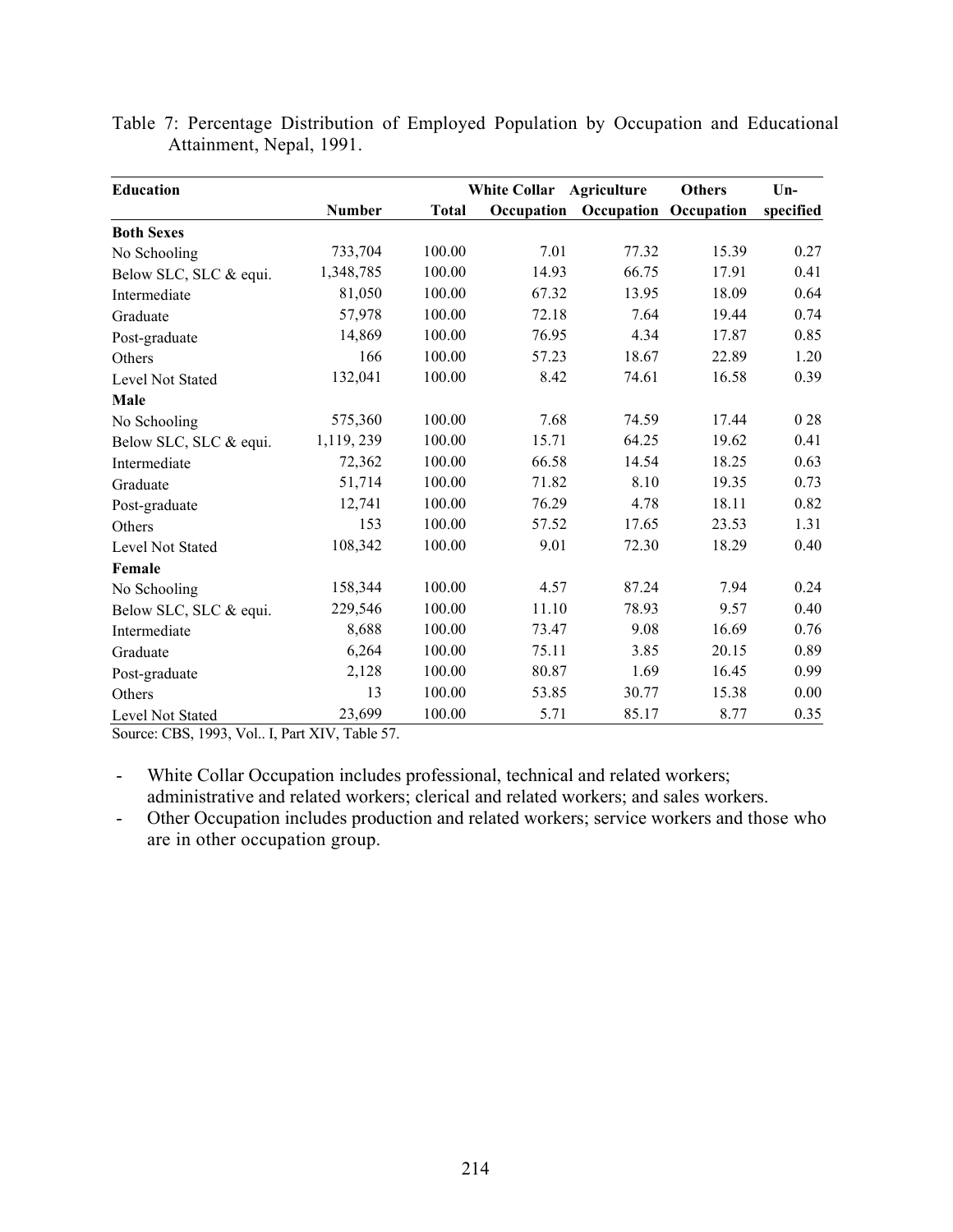|                            |              | 1971   |        |                | 1981   |        |              | 1991   |        |
|----------------------------|--------------|--------|--------|----------------|--------|--------|--------------|--------|--------|
|                            | Both         |        |        | <b>Both</b>    |        |        | <b>Both</b>  |        |        |
| <b>Major Industry</b>      | <b>Sexes</b> | Male   | Female | <b>Sexes</b>   | Male   | Female | <b>Sexes</b> | Male   | Female |
| Agri, Forestry & Fishing   | 94.35        | 92.81  | 98.17  | 91.15          | 88.71  | 95.75  | 81.23        | 74.93  | 90.53  |
| Mining and Quarrying       |              | 0.00   | 0.00   | -              | 0.02   | 0.01   | 0.03         | 0.04   | 0.02   |
| Manufacturing              | 1.07         | 1.32   | 0.46   | 0.50           | 0.63   | 0.21   | 2.04         | 2.64   | 1.16   |
| Electricity, Gas and Water | 0.04         | 0.05   | 0.00   | 0.04           | 0.06   | 0.01   | 0.16         | 0.25   | 0.03   |
| Construction               | 0.10         | 0.14   | 0.01   | 0.02           | 0.04   | 0.01   | 0.49         | 0.73   | 0.13   |
| Commerce                   | 1.32         | 1.62   | 0.55   | 1.60           | 2.10   | 0.69   | 3.49         | 4.47   | 2.04   |
| Transport & Communication  | 0.21         | 0.27   | 0.02   | 0.11           | 0.16   | 0.01   | 0.69         | 1.12   | 0.07   |
| Finance & Bus. Services    | 0.06         | 0.10   | 0.01   | 0.14           | 0.20   | 0.04   | 0.28         | 0.41   | 0.09   |
| Personal & Com. Services   | 2.84         | 3.69   | 0.78   | 4.58           | 5.98   | 1.92   | 10.25        | 13.58  | 5.32   |
| Others                     |              | 0.00   | 0.00   | $\blacksquare$ | 0.00   | 0.00   | 0.38         | 0.60   | 0.06   |
| <b>Industry Not Stated</b> |              | 0.00   | 0.00   | 1.86           | 2.13   | 1.35   | 0.96         | 1.23   | 0.55   |
| Total                      | 100.00       | 100.00 | 100.00 | 100.00         | 100.00 | 100.00 | 100.00       | 100.00 | 100.00 |

Table 8: Percentage Distribution of the Employed Population (Aged 10+ years) by Major Industries, Nepal, 1971 - 1991

Source: CBS,1975, Vol. III, Part I, Table 21

 CBS, 1984,Vol. I, Part V, Table 24 and Vol., III, Table 21 CBS, 1993, Vol. I, Part XIII, Table 52.

# 8. Industrial Classification

Table 8 reveals that, Nepal being essentially an agricultural country, provides employment in that sector to a vast majority of her people. There has been, however, a declining trend in the concentration of employment in the agricultural sector. In 1971, nearly 95 per cent of the employed were in the agricultural sector which dropped to about 91 per cent in 1981 and to about 81 per cent in 1991. The decline was much greater for males than females. The most significant among the sectors which showed employment growth is the Personal and Community Services sector which employed 2.8 per cent in 1971 and 4.6 per cent in 1981 rose to employ 10.3 per cent in 1991. The per cent population employed in this sector had ail along been greater for males than for females. Commerce and Manufacturing, in that order, are two other sectors, which increased their share of the employment and again the growth in the case of males is significantly higher than for females.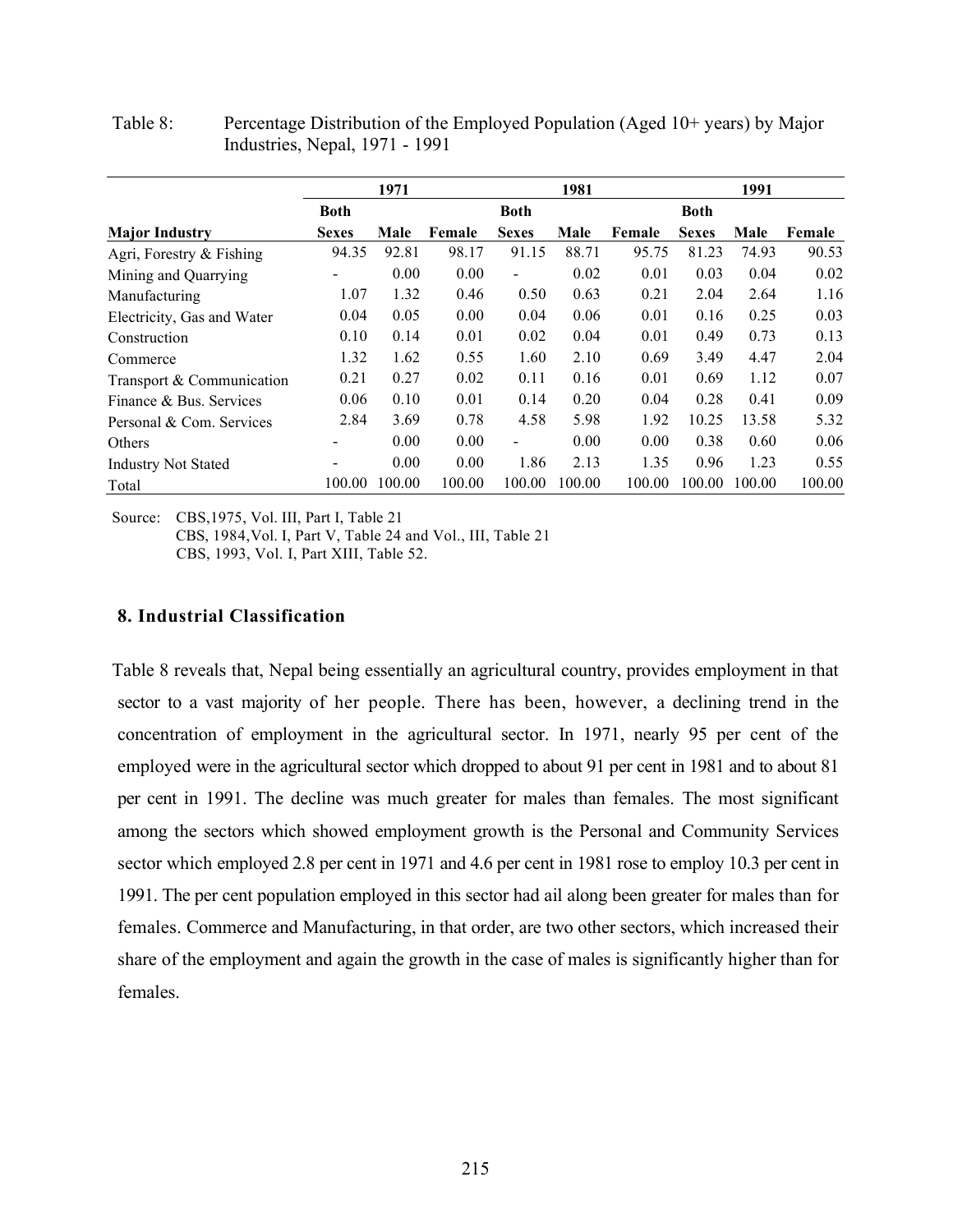|                                   |                   | Rural  |        | Urban             |        |        |  |
|-----------------------------------|-------------------|--------|--------|-------------------|--------|--------|--|
| <b>Major Industry</b>             | <b>Both Sexes</b> | Male   | Female | <b>Both Sexes</b> | Male   | Female |  |
| Agriculture, Forestry and Fishing | 85.54             | 80.37  | 92.79  | 24.07             | 19.67  | 38.12  |  |
| Mining and Quarrying              | 0.02              | 0.03   | 0.01   | 0.13              | 0.13   | 0.12   |  |
| Manufacturing                     | 1.51              | 2.05   | 0.76   | 9.12              | 8.72   | 10.39  |  |
| Electricity, Gas and Water        | 0.10              | 0.17   | 0.01   | 0.93              | 1.11   | 0.38   |  |
| Construction                      | 0.36              | 0.54   | 0.10   | 2.16              | 2.57   | 0.82   |  |
| Commerce                          | 2.29              | 2.86   | 1.50   | 19.34             | 20.81  | 14.67  |  |
| Transport and Communication       | 0.46              | 0.75   | 0.04   | 3.84              | 4.83   | 0.65   |  |
| Finance and Business Services     | 0.14              | 0.22   | 0.02   | 2.21              | 2.36   | 1.75   |  |
| Personal and Community Services   | 8.41              | 11.40  | 4.23   | 34.54             | 35.80  | 30.57  |  |
| Others                            | 0.36              | 0.58   | 0.05   | 0.63              | 0.72   | 0.33   |  |
| <b>Industry Not Stated</b>        | 0.80              | 1.03   | 0.48   | 3.04              | 3.29   | 2.25   |  |
| Total                             | 100.00            | 100.00 | 100.00 | 100.00            | 100.00 | 100.00 |  |

# Table 9: Percentage Distribution of The Employed Population (Aged 10+ Years) by Major Industries for Rural and Urban Areas, Nepal, 1991

Source: CBS 1993, Vol. I, Part XI, Table 39

CBS, 1994, Vol. II, Table 15.

The 1991 industrial classification of the employed men and women is presented in Table 9 by rural / urban residence. In rural areas, agriculture is the most important sector accounting for over 85 per cent of the employment whereas in urban areas it accounts for only about 24 per cent. Personal and Community Services sector accounts for only 8.4 per cent in rural whereas it occupies the top position having an employment share of 34.5 per cent in urban areas. Commerce and Manufacturing occupy the third and the fourth position respectively both in rural and urban. The proportionate share of employment for these sectors is several times higher in urban (19.3 and 9.1%) than in rural (2.3 and 1.5%). It is also clear from the table that Agriculture Sector's share of employment is higher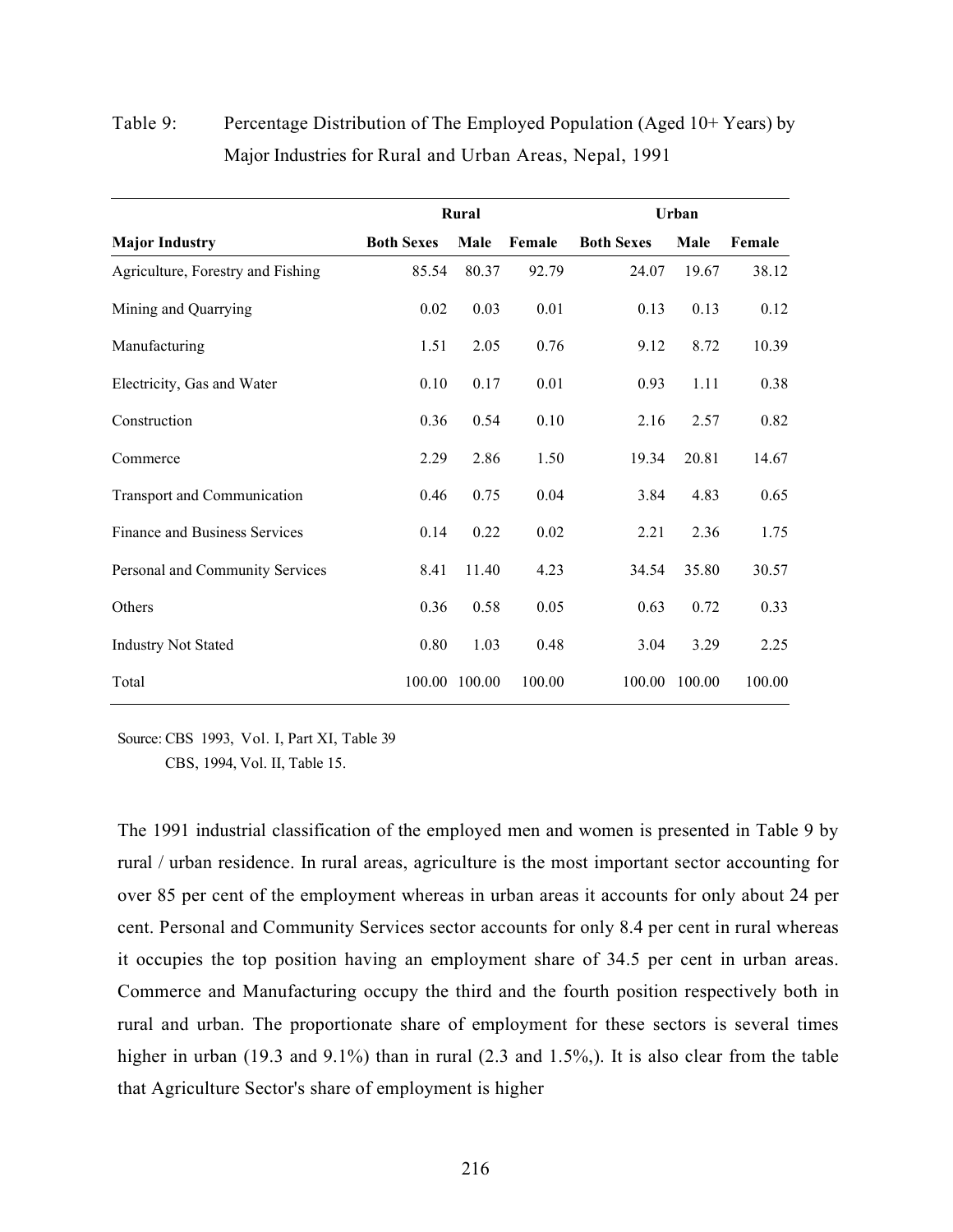for females than males; in all other sectors it is higher for males. This is true of rural as well as urban areas. The only exception is the manufacturing sector in urban areas where the employment share of this sector is higher (10.39%) for females than for males (8.72%). This probably is caused by the fast expanding garment industry which employs a large number of females.

#### 8.1 Industrial Sectors

Table 10 presents the distribution of the employed population by three broad industrial sectors. The Primary sector consists of agriculture, forestry, hunting and fishing; the Secondary sector includes mining, quarrying, manufacturing and construction; and grouped into the Tertiary sector are electricity, gas, water, transport, communication and other services. More than fourfifths (81.23%) of the total employed population in the country were in primary sector of the economy in 1991. Shift away from the Primary sector had been slow during the past 20 years. Per cent employed in the primary sector dropped from 94.4 per cent in 1971 to 91.2 per cent in 1981 and further to 81.2 per cent in 1991 recording a drop of 13.2 percentage points in the twenty year period. It shows that industrial structure has not changed much during the period. Seventy-five per cent of males and ninety per cent of females were still in primary sector in 1991. Secondary sector of the economy absorbed only 2.56 per cent of the total employed population of the country in 1991. It was 1.17 per cent in 1971 which went down to 0.53 per cent in 1981. Tertiary sector could absorb around fifteen per cent of the employed population of the country in 1991 recording an increment of 10.42 percentage points during 1971-1991 period. The employment percentage for males in this sector was 19.8 per cent and for females 7.6 per cent in 1991. It shows that the secondary sector which is the backbone of modernization of any country did not expand much. During the 20 years period its employment absorbing capacity increased only by 1.39 percentage points (Table 10).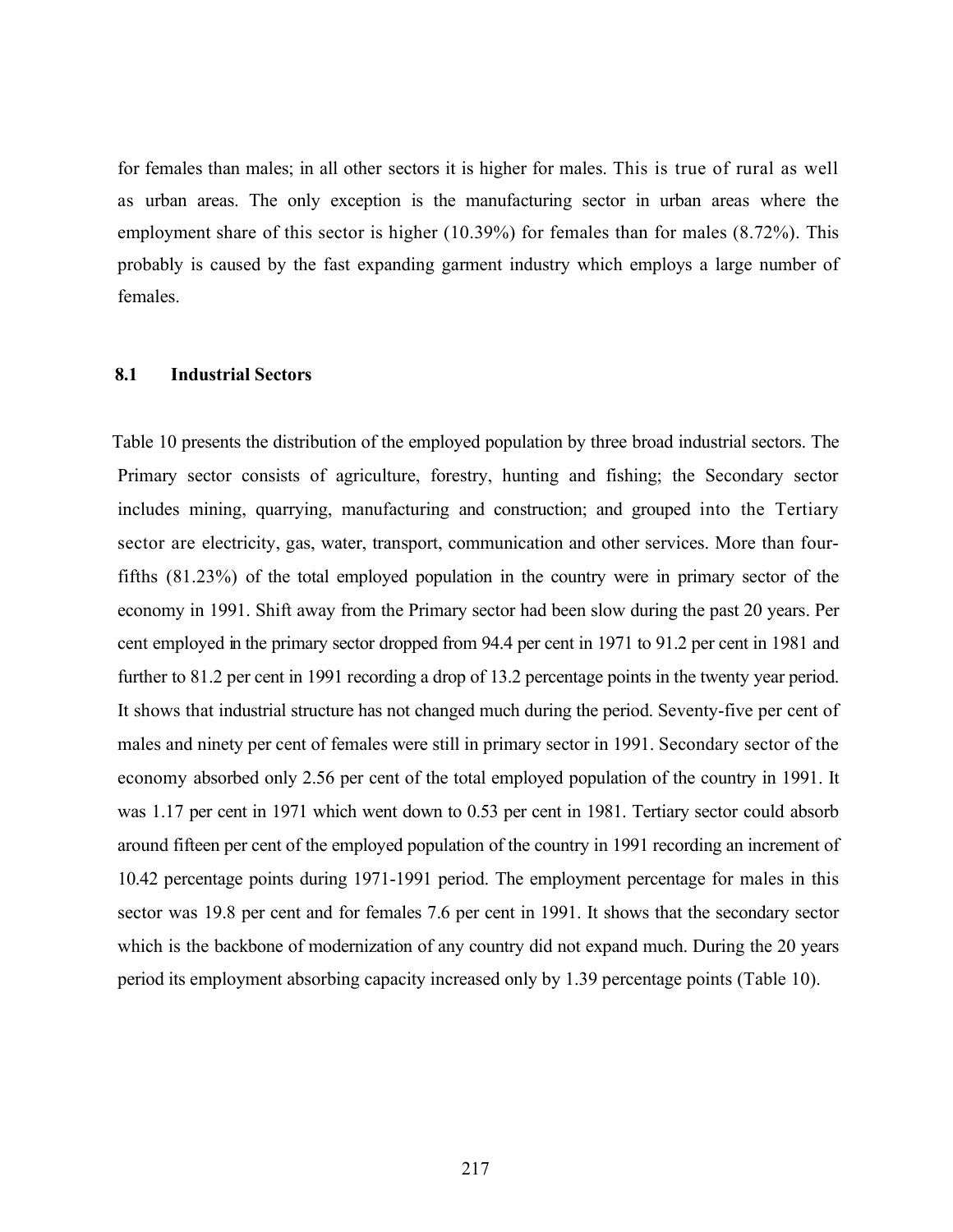|                          | 1971                     |                          |                          | 1981   |                          |              | 1991   |        |
|--------------------------|--------------------------|--------------------------|--------------------------|--------|--------------------------|--------------|--------|--------|
| Both                     |                          |                          | <b>Both</b>              |        |                          | <b>Both</b>  |        |        |
| <b>Sexes</b>             | Male                     | Female                   | <b>Sexes</b>             | Male   | Female                   | <b>Sexes</b> | Male   | Female |
| 100.00                   | 100.00                   | 100.00                   | 100.00                   | 100.00 | 100.00                   | 100.00       | 100.00 | 100.00 |
| 94.37                    | 92.81                    | 98.17                    | 91.15                    | 88.71  | 95.75                    | 81.23        | 74.93  | 90.53  |
| 1.17                     | 1.46                     | 0.46                     | 0.53                     | 0.68   | 0.22                     | 2.56         | 3.41   | 1.31   |
| 4.45                     | 5.73                     | 1.36                     | 6.47                     | 8.48   | 2.68                     | 14.87        | 19.83  | 7.55   |
| $\overline{\phantom{a}}$ |                          | -                        | $\overline{\phantom{a}}$ |        | $\overline{\phantom{a}}$ | 0.38         | 0.6    | 0.06   |
| $\blacksquare$           | $\overline{\phantom{a}}$ | $\overline{\phantom{a}}$ | 1.87                     | 2.13   | 1.35                     | 0.96         | 1.23   | 0.55   |
|                          |                          |                          |                          |        |                          |              |        |        |

Table 10: Percentage Distribution of the Employed Population (Aged 10+ years) by Major Industrial Sectors and Sex, Nepal, 1971 – 1991

Source: CBS, 1975, Vol. III, Part 1, Table 21 and Vol. V. Table 45 CBS, 1984, Vol. 1, Part V, Table 24 and Vol. III, Table 21 CBS, 1993, Vol. 1, Part XIII, Table 52.

1 Primary sector includes agriculture, forestry, hunting and fishing.

2 Secondary sector includes mining, quarrying, manufacturing and construction.

3 Tertiary sector includes electricity, gas, water, transport, communication and other services.

## 8.2 Rural-Urban Difference in Industrial Sectors

Table 11 shows the difference between rural and urban areas in the distribution of employed men and women in three sectors of the economy. There is substantial difference in the sectoral distribution between rural and urban. In 1991 in rural areas, nearly 15 per cent of the total employment was outside the primary sector much of which belonged to the tertiary sector; whereas in urban areas over 75 per cent of the employment was outside the primary sector, bulk of which belonged again to the tertiary sector. In the secondary sector, the per cent employed was less than 2.0 per cent in rural whereas it was 11.4 per cent in urban. This kind of rural-urban difference in the sectoral distribution of employment is not new in Nepal. The basic nature of the rural-urban difference had all along been present since 1971.

A greater representation in the primary sector and a lower representation in the tertiary sector, of women, compared to men, has been the case both in rural and urban areas. In the secondary sector, while women's representation has been negligible in rural, it was substantial and equal to men's representation of 11.4 per cent in urban areas.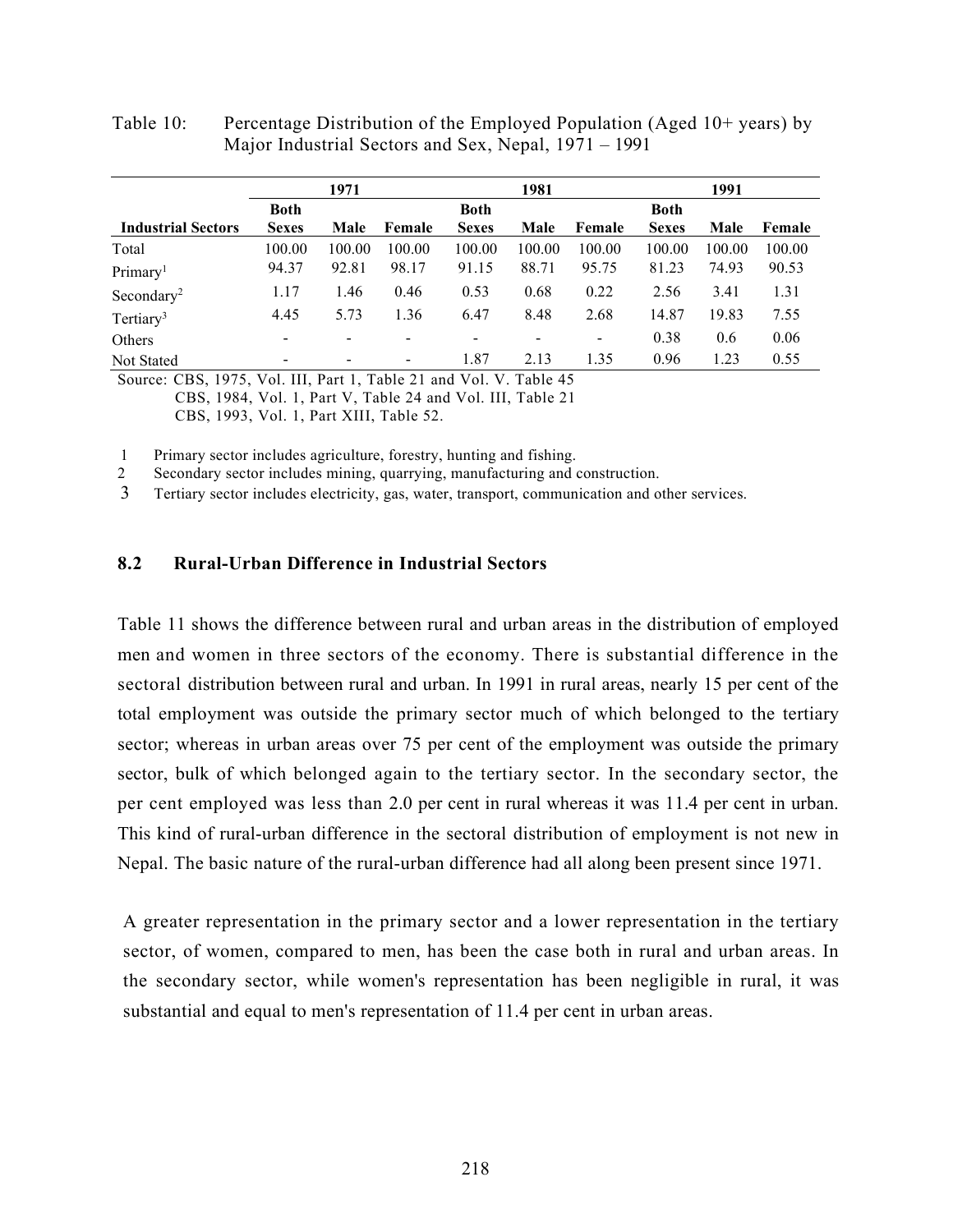|                           |                   | 1971   |        |                   | 1981   |        |                   | 1991          |        |
|---------------------------|-------------------|--------|--------|-------------------|--------|--------|-------------------|---------------|--------|
| <b>Industrial Sectors</b> | <b>Both Sexes</b> | Male   | Female | <b>Both Sexes</b> | Male   | Female | <b>Both Sexes</b> | Male          | Female |
|                           |                   |        |        |                   | Rural  |        |                   |               |        |
| Total                     | 100.00            | 100.00 | 100.00 | 100.00            | 100.00 | 100.00 | 100.00            | 100.00        | 100.00 |
| Primary <sup>1</sup>      | 96.26             | 95.21  | 98.75  | 92.74             | 90.82  | 96.30  | 85.54             | 80.37         | 92.69  |
| Secondary <sup>2</sup>    | 0.84              | 1.03   | 0.38   | 0.33              | 0.42   | 0.16   | 1.90              | 2.62          | 0.87   |
| Tertiary <sup>3</sup>     | 2.89              | 3.75   | 0.86   | 5.14              | 6.72   | 2.20   | 11.40             | 15.39         | 5.81   |
| Others                    |                   |        |        |                   |        |        | 0.36              | 0.58          | 0.05   |
| Not Stated                |                   |        |        | 1.78              | 2.02   | 1.34   | 0.80              | 1.03          | 0.48   |
|                           |                   |        |        |                   | Urban  |        |                   |               |        |
| Total                     | 100.00            | 100.00 | 100.00 | 100.00            | 100.00 | 100.00 |                   | 100.00 100.00 | 100.00 |
| Primary <sup>1</sup>      | 32.83             | 29.53  | 54.81  | 63.96             | 57.00  | 83.39  | 24.07             | 19.67         | 30.12  |
| Secondary <sup>2</sup>    | 12.03             | 12.78  | 7.02   | 3.81              | 4.54   | 1.75   | 11.40             | 11.42         | 11.43  |
| Tertiary <sup>3</sup>     | 55.13             | 57.68  | 38.16  | 29.09             | 34.74  | 13.33  | 60.86             | 64.90         | 47.96  |
| Others                    |                   |        |        |                   |        |        | 0.63              | 0.72          | 0.33   |
| Not Stated                |                   |        |        | 3.12              | 3.70   | 1.51   | 3.04              | 3.29          | 2.25   |

| Table 11: | Percentage Distribution of the Employed Population (Aged 10+ years) " by       |
|-----------|--------------------------------------------------------------------------------|
|           | Major Industrial Sectors and Sex for Rural and Urban Areas, Nepal, 1971 – 1991 |

Source: CBS, 1975, Vol. lll, Part l, Table 21 and Vol. V, Table 45 CBS, 1984, Vol. 1, Part V, Table 24 and Vol. III, Table 21 CBS, 1993, Vol. 1, Part XIII, Table 52 CBS, 1994, Vol. 11, Table 15.

1 Primary sector includes agriculture, forestry, hunting and fishing.

2 Secondary sector includes mining, quarrying, manufacturing and construction.

3 Tertiary sector includes electricity, gas, water, transport, communication and other services.

#### 9. Employment Status: Trends and Rural/Urban Variation

Expansion of the employee group and contraction of own account workers and family workers groups indicates the level of economic development of a country. Table 12 shows that vast majority of the employed population for both sexes throughout the study period were own account workers. However, this category decreased in 1991 to about 75 per cent from the earlier constant level of over 85 per cent in 1971 and 1981. Employee category on the other hand, went up to 21.4 per cent in 1991 from the earlier constant level of about 9 per cent in 1971 and 1981. The Table 11 also shows that the employers category was less than one per cent all along.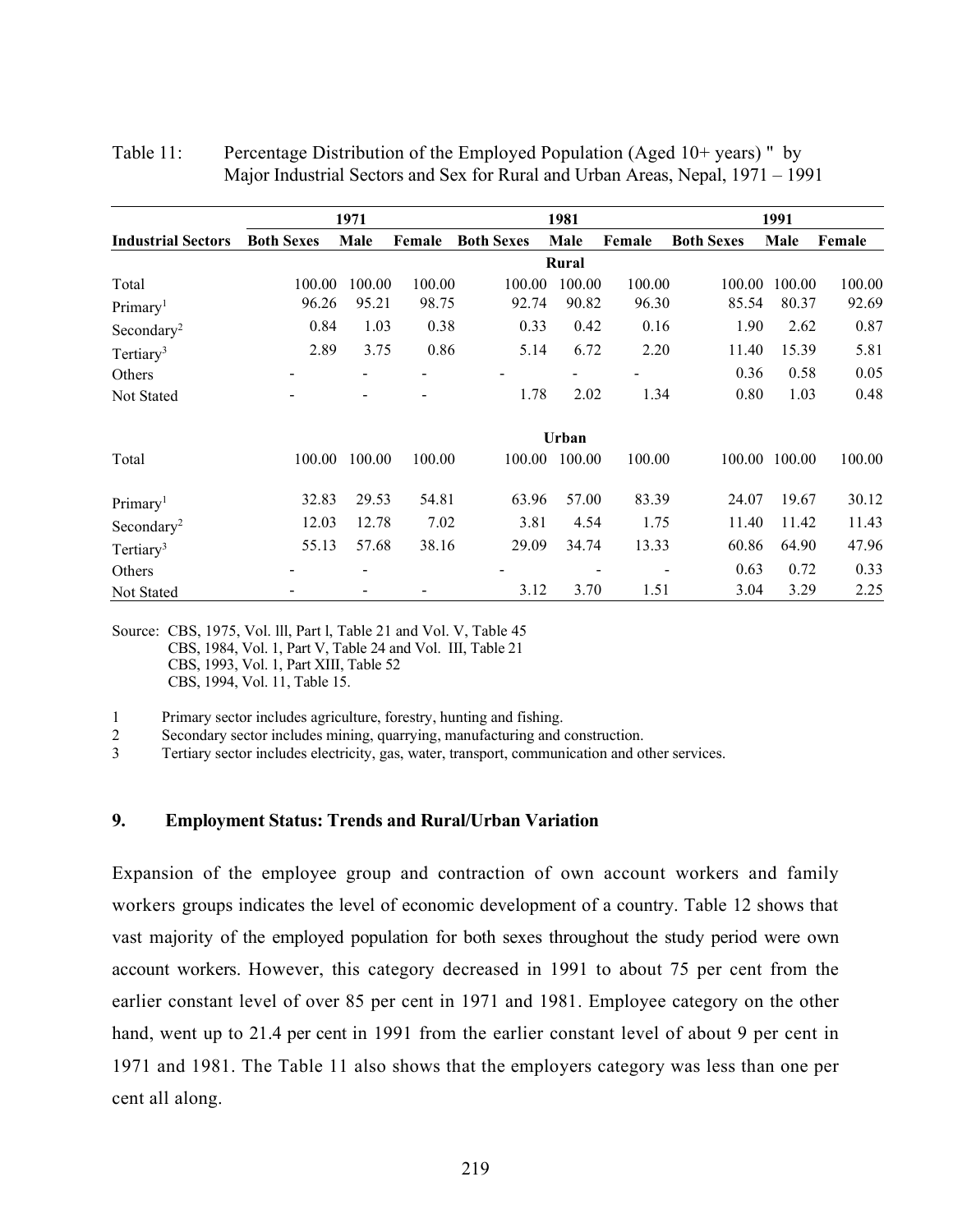|                              |                   | 1971   |        |                   | 1981   |        |                   | 1991   |        |
|------------------------------|-------------------|--------|--------|-------------------|--------|--------|-------------------|--------|--------|
| <b>Employment Status</b>     | <b>Both Sexes</b> | Male   | Female | <b>Both Sexes</b> | Male   | Female | <b>Both Sexes</b> | Male   | Female |
| Total                        | 100.00            | 100.00 | 100.00 | 100.00            | 100.00 | 100.00 | 100.00            | 100.00 | 100.00 |
| Employees                    | 9.34              | 11.69  | 3.65   | 9.07              | 11.84  | 3.85   | 21.41             | 27.81  | 11.96  |
| Employers                    | 0.45              | 0.55   | 0.21   | 0.69              | 0.86   | 0.36   | 0.56              | 0.70   | 0.36   |
| Own Account Workers          | 85.92             | 84.66  | 88.98  | 85.54             | 83.21  | 89.95  | 75.25             | 69.53  | 83.69  |
| <b>Unpaid Family Workers</b> | 4.29              | 3.10   | 7.16   | 2.52              | 1.73   | 4.02   | 2.34              | 1.53   | 3.53   |
| Unspecified                  |                   |        |        | 2.18              | 2.36   | 1.82   | 0.44              | 0.43   | 0.45   |

### Table 12: Percentage Distribution of the Employed Population (Aged 10+ years) by Employment Status and Sex, Nepal, 1971-1991

Source: CBS, 1975, Vol. III, Part II, Table 25 and Vol. V, Table 45 CBS, 1984, Vol. I, Part V, Table 25 and Vol. III, Table 22 CBS, 1993, Vol. I, Part XIII, Table 53.

As may be seen from Table 13, the employment status distributions have all along been different between rural and urban. The own account worker category has been several times larger than employee category in rural; whereas in urban areas in 1971 and 1991, it was either lower or very close to the employee category.

|                              |                   | 1971            |        |                   | 1981   |        |                   | 1991   |        |
|------------------------------|-------------------|-----------------|--------|-------------------|--------|--------|-------------------|--------|--------|
| <b>Employment Status</b>     | <b>Both Sexes</b> | Male            | Female | <b>Both Sexes</b> | Male   | Female | <b>Both Sexes</b> | Male   | Female |
|                              |                   |                 |        |                   | Rural  |        |                   |        |        |
| Total                        | 100.00            | 100.00          | 100.00 | 100.00            | 100.00 | 100.00 | 100.00            | 100.00 | 100.00 |
| Employees                    | 8.02              | 10.05           | 3.21   | 8.07              | 10.55  | 3.49   | 18.88             | 24.86  | 10.50  |
| Employers                    | 0.44              | 0.54            | 0.20   | 0.68              | 0.86   | 0.36   | 0.53              | 0.66   | 0.35   |
| Own Account Workers          | 87.21             | 86.27           | 89.41  | 87.21             | 84.56  | 90.19  | 77.80             | 72.54  | 85.17  |
| <b>Unpaid Family Workers</b> | 4.33              | 3.13            | 7.17   | 2.60              | 1.77   | 4.14   | 2.39              | 1.55   | 3.55   |
| Unspecified                  |                   |                 |        | 2.10              | 2.25   | 1.81   | 0.41              | 0.40   | 0.43   |
|                              |                   |                 |        |                   | Urban  |        |                   |        |        |
| Total                        | 100.00            | 100.00          | 100.00 | 100.00            | 100.00 | 100.00 | 100.00            | 100.00 | 100.00 |
| Employees                    | 52.38             | 54.78           | 36.35  | 26.02             | 31.16  | 11.65  | 54.93             | 57.83  | 45.68  |
| Employers                    | 0.84              | 0.86            | 0.74   | 0.71              | 0.81   | 0.41   | 1.07              | 1.17   | 0.76   |
| Own Account Workers          | 43.94             | 42.10           | 56.17  | 68.57             | 62.83  | 84.59  | 41.43             | 38.87  | 49.60  |
| <b>Unpaid Family Workers</b> | 2.84              | 2.26            | 6.74   | 1.15              | 1.09   | 1.38   | 1.72              | 1.29   | 3.08   |
| Unspecified                  |                   | $\qquad \qquad$ |        | 3.55              | 4.11   | 1.97   | 0.85              | 0.84   | 0.88   |

Table 13: Percentage Distribution of the Employed Population (Aged 10+ years) by Employment Status and Sex for Rural and Urban Areas, Nepal 1971-1991

Source: CBS, 1975, Vol. III, Part II, Table 25 and Vol. V, Table 45

CBS, 1984, Vol. I, Part V, Table 25 and Vol. III, Table 22 CBS, 1994, Vol. II, Part II, Table 16.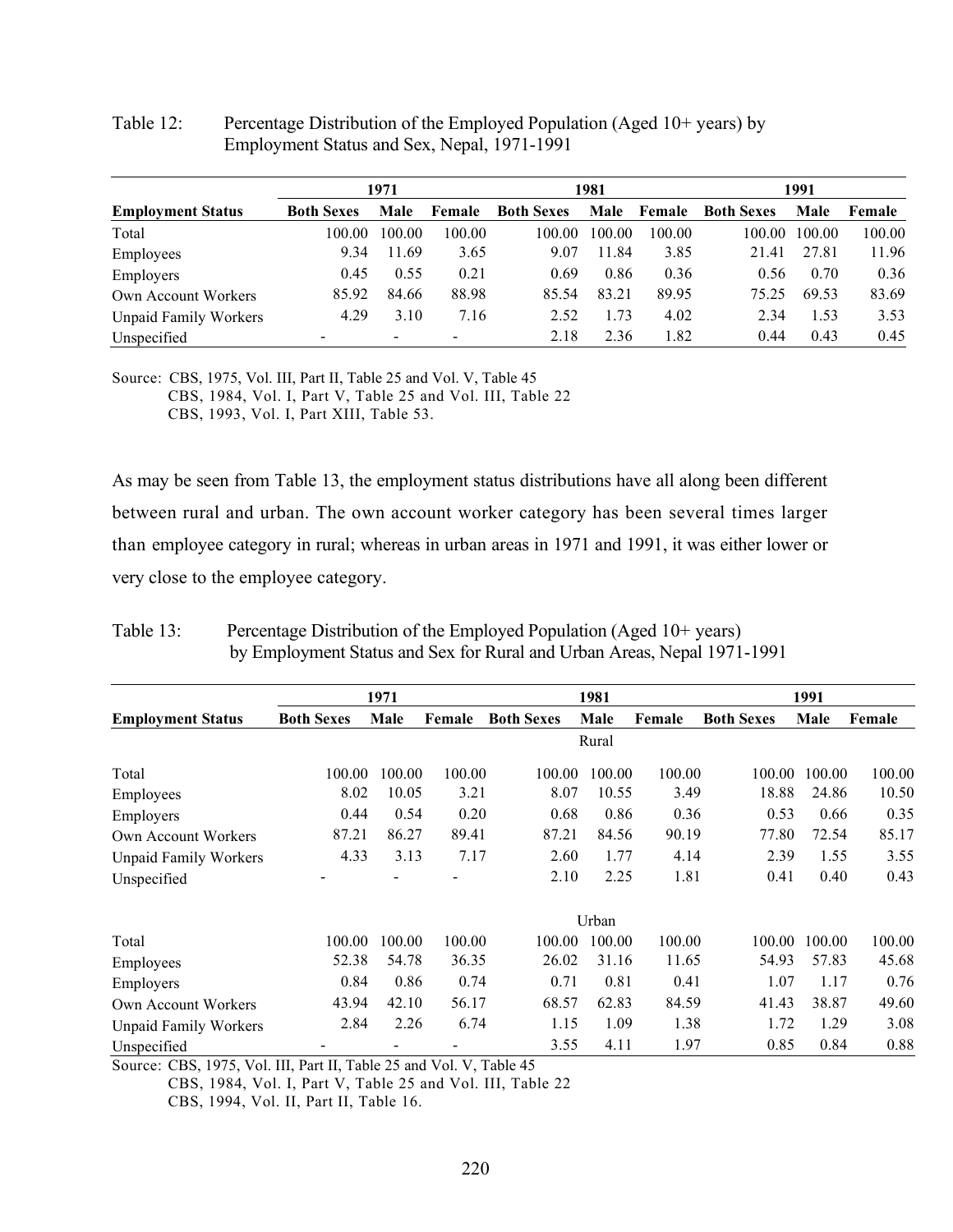In rural, the status distribution did not change much between 1971 and 1981; but by 1991 the share of the employees category increased to about 18.9 per cent from the earlier constant level of about 8.0 per cent whereas the own account worker category experienced a drop to 77.8 per cent from the earlier constant level of about 87.2 per cent. The increment in the employees category as well as the drop in the own account worker category have been greater in the case of males compared to females.

In urban areas, the employment status distributions of 1991 and 1971 do not exhibit any significant differences. The 1981 distribution however looks very different from the others, and hence does not fit into the trend provided by the 1971 and 1991 data. The reason for this is not readily known. Judged by the 1971 and 1991 distributions, it appears there is a slight tendency towards increase in the employees category and decrease in the own account worker category and both these tendencies are evident to a greater degree among females than males.

#### 10. Employed Population by Duration of Work

The data on duration of work was collected for the first time in 1991 census. As stated earlier, a person was considered economically active in 1991 census if he/she had worked for any length of time during the twelve-month period preceding the census day. The distributions of the economically active men and women by duration of work are shown in Table 14. The duration of work was categorized as follows:

| i) Less than 3 months | $\overline{11}$ | 3-5 months            |
|-----------------------|-----------------|-----------------------|
| iii) 6-7 months       |                 | iv) 8 months and over |
| v) Not stated         |                 |                       |

| Table 14: Percentage Distribution of Economically Active Population 10+ years by Duration of |
|----------------------------------------------------------------------------------------------|
| Work in the 12 Months Preceding the 1991 Census, by Sex.                                     |

| Duration of work   | <b>Both sexes</b> | Male                | Female    |
|--------------------|-------------------|---------------------|-----------|
| Less than 3 months | 2.25              | 1.86                | 2.82      |
| 3-5 months         | 6.01              | 5.02                | 7.47      |
| 6-7 months         | 26.26             | 24.43               | 28.95     |
| 8 months and over  | 65.04             | 68.19               | 60.38     |
| <b>Not Stated</b>  | 0.45              | 0.49                | 0.38      |
| Total              | 100.00            | 100.00              | 100.00    |
| <b>Number</b>      |                   | 7,339,586 4,375,583 | 2.964.003 |

Source: CBS, 1993, Vol. I, Part XIII, Table 49.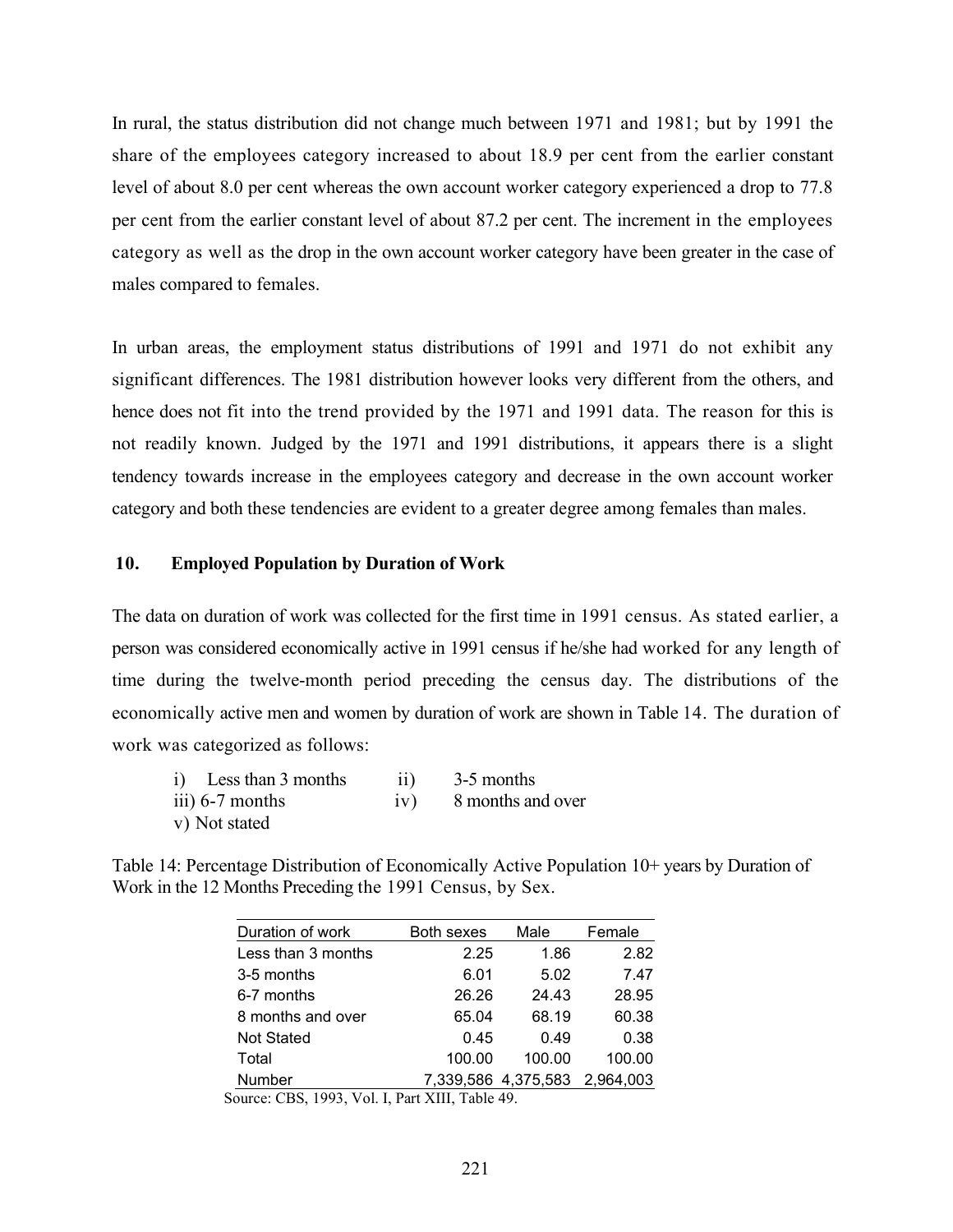It may be noted that nearly two-thirds of the economically active persons had worked for 8 or more months in the year, and this percentage is slightly higher among men among women. Another quarter of the number had a work-duration of 6 - 7 months. Thus, over ninety per cent of the economically active persons seem to have worked for more than six months. The distributions in Table 14 do reveal considerable degree of under-employment and unemployment irrespective of how these categories are defined. In the economically active group, the degree of under-employment does not seem to differ between men and women, although the economic activity rate is considerably lower for females than males.

#### 11. Reasons for Being Economically Inactive

The reasons for being economically inactive have been elicited in the censuses and trends from 1971 are presented in Table 15. Being too old to work has been mentioned by 8-11 per cent of the inactive population in the three censuses. This reason however was mentioned by a greater percentage of males than females, the reason for which lies in the fact that work in the house is usually deemed the responsibility of the woman and many women even though old, probably fall in the category of homemakers.

| Table 15: | Percentage Distribution of Economically Inactive Population                 |
|-----------|-----------------------------------------------------------------------------|
|           | (Aged $10+$ year) by the Reasons for Being Inactive By Sex for Nepal, 1971- |
|           | 1991                                                                        |

| <b>Reasons for being</b> |              | 1971   |        |              | 1981   |        |              | 1991   |        |
|--------------------------|--------------|--------|--------|--------------|--------|--------|--------------|--------|--------|
|                          | Both         |        |        | <b>Both</b>  |        |        | <b>Both</b>  |        |        |
| economically inactive    | <b>Sexes</b> | Male   | Female | <b>Sexes</b> | Male   | Female | <b>Sexes</b> | Male   | Female |
| <b>Students</b>          | 12.73        | 50.48  | 2.55   | 22.15        | 65.12  | 8.01   | 36.29        | 65.84  | 19,68  |
| Homemakers               | 69.32        | 0.00   | 88.02  | 61.82        | 0.73   | 81.91  | 47.03        | 12.00  | 66.72  |
| Aged                     | 11.02        | 21.56  | 8.18   | 7.52         | 12.71  | 5.81   | 10.44        | 11.77  | 9.70   |
| Physically & Mentally    | 1.14         | 3.26   | 0.56   | 1.53         | 3.62   | 0.84   | 1.32         | 1.97   | 0.96   |
| Handicapped              |              |        |        |              |        |        |              |        |        |
| <b>Others</b>            | 0.30         | 1.25   | 0.04   | 3.43         | 10.87  | 0.98   | 3.50         | 6.75   | 1.68   |
| Unspecified              | 5.49         | 23.44  | 0.64   | 3.56         | 6.95   | 2.45   | 1.41         | 1.67   | 100.00 |
| Total                    | 100.00       | 100.00 | 100.00 | 100.00       | 100.00 | 100.00 | 100.00       | 100.00 | 100.00 |

Source: CBS, 1975, Vol. III, Part II, Table 31

CBS, 1984, Vol. I, Part V, Table 22

CBS, 1993 Vol. Part XV Table 64.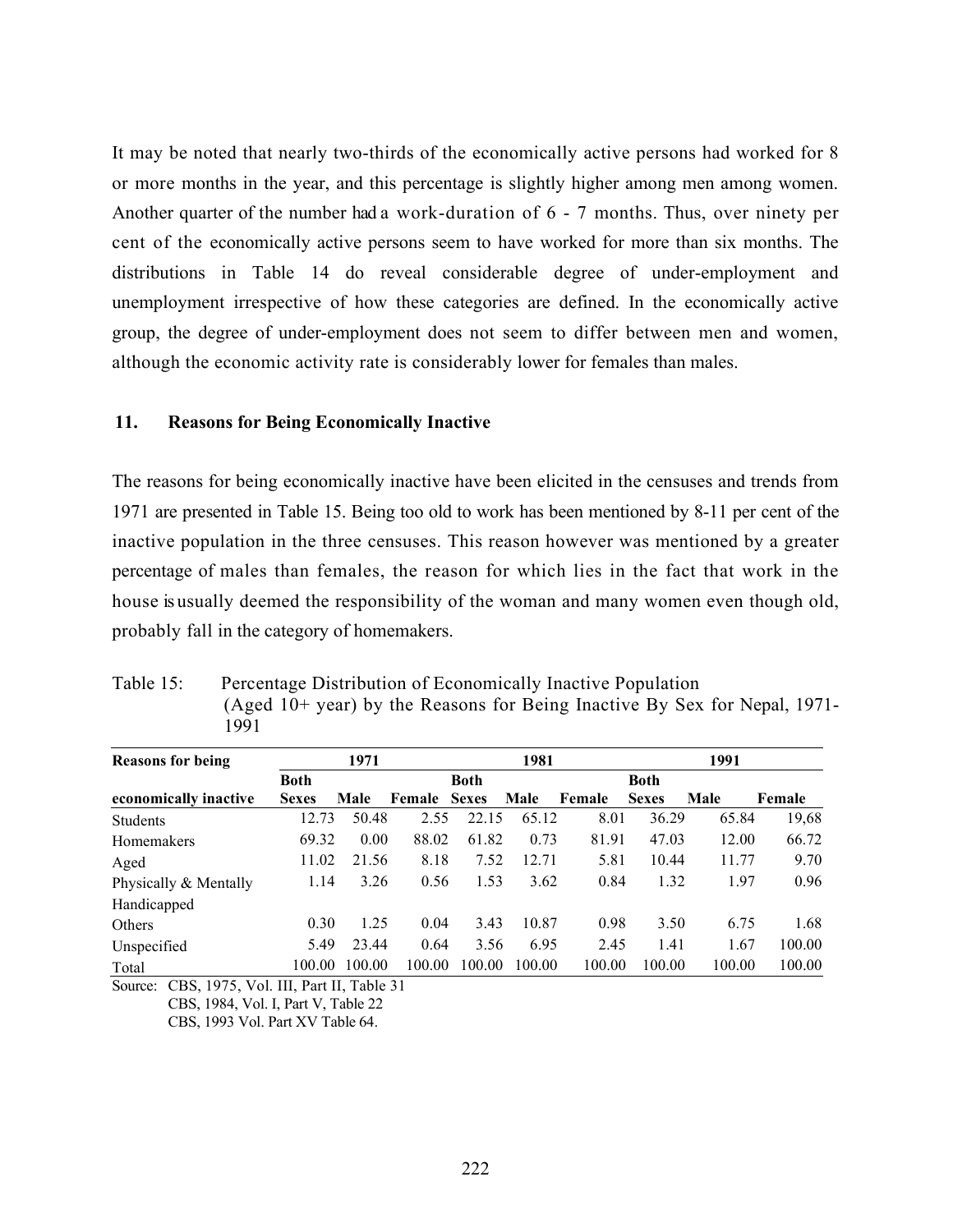The reasons for inactivity have thus reduced to the two main ones, namely, students and homemakers. It may be noted in 1971, as high as 23.4 per cent of the males did not specify the reason for inactivity and this makes the use of 1971 data in the discussion of trends very difficult. The overall picture however is that 'student' as a reason has been becoming increasingly important for economic inactivity and that to a much larger extent for men than women. Homemaker category had been virtually a non-existent category for men until 1991 when for the first time it registered 12 per cent. Homemaker as reason for economic inactivity had been mentioned among women by 88 per cent in 1971, by 82 per cent in 1981 and 67 per cent in 1991, the drop attributable probably to increased school attendance of females.

#### 12. Ecological Zones

#### 12.1 Crude and Refined Activity Rates for Ecological Zones

The male-female differences and rural-urban variations in economic activity have been discussed so far. Regional differences are also of interest and for this purpose the five administrative regions viz. Eastern Development Region (EDR), Central Development Region (CDR), Western Region (WDR), Mid-Western Development Region (MWDR), and Far-Western Development Region (FWDR); as well the three ecological zones are considered. Distribution of the economically active men and women in the five development regions and the three ecological zones are shown in Table 16.

Ecologically, Nepal has been divided into three zones: Mountain, Hill and Terai. Table 17 presents the crude and refined activity rates for these three ecological zones for 1971, 1981 and 1991 by sex. The table shows that crude activity rate for the Mountain zone has increased slightly from 50.75 per cent in 1971 to 52.63 per cent in 1991. As regards the Hill and Terai zones the percentages declined slightly during the period. The highest and the lowest crude activity rates are noted in Mountain and Terai zones respectively. Male-female difference in crude activity rate narrowed down more in Hill than in Terai while the differential has vanished in Mountain zone during the period 1971-1991. Thus on the basis of the crude activity rate, it can be concluded that both in terms of the level of crude activity rate and in terms of the narrowing of the male-female gap in activity over the 1971-1991 period, the Mountain Zone seems to be at the top followed by the Hill zone, leaving the Terai zone in the third position.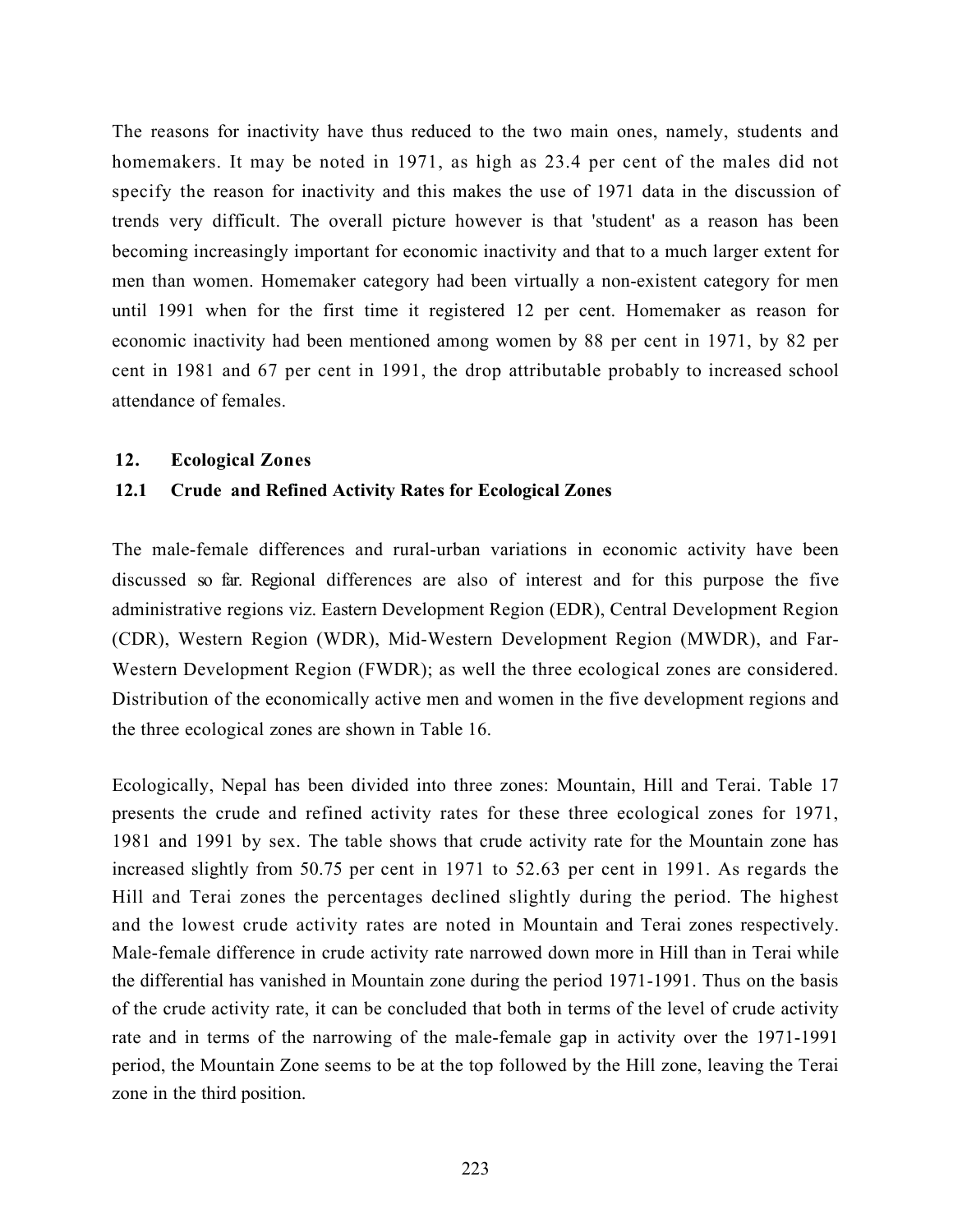| <b>Zones/Regions</b> | <b>Both Sexes</b> | Male      | Female    |
|----------------------|-------------------|-----------|-----------|
| Mountain             | 755,066           | 374,556   | 380,510   |
| Hill                 | 3,706,910         | 1,917,724 | 1,789,186 |
| Terai                | 2,877,610         | 2,083,303 | 794,307   |
| <b>EDR</b>           | 1,728,866         | 1,061,434 | 667,432   |
| <b>CDR</b>           | 2,331,767         | 1,542,725 | 789,042   |
| <b>WDR</b>           | 1,511,698         | 795,280   | 716,418   |
| <b>MWDR</b>          | 1,023,458         | 587,881   | 435,577   |
| <b>FWDR</b>          | 743,797           | 388,263   | 355,534   |
| Nepal                | 7,339,586         | 4,375,583 | 2,964,003 |

Table 16: Distribution of Economically Active Population (Aged 10+) Among the Ecological Zones and Development Regions of Nepal, 1991

Source: CBS, 1995, Vol. IV.

The refined activity rate presents the same picture as that of the crude activity rate. As far as the level is concerned, the highest level is obtained for the Mountain zone and lowest level for the Terai zone. As far as the narrowing of the male-female difference in refined activity rate is concerned, the Mountain zone tops the list, followed by the Hill zone and then the Terai zone. The narrowing of the male-female gap came about, in all the three zones by a decline in the male activity and an increase in the female activity between 1971 and 1991.

The age specific activity rates, shown in Table 18, depict the same picture as above. In all age groups, the highest activity rates are found for Mountain Zone followed by Hill and the rates in Terai are the least. Although the same order is followed, the male rates do show very little variation among the three zones. In the case of females however, the highest rates in Mountain and the lowest rates in Terai are substantially different.

### 12.2 Major Occupation Groups by Ecological Zones

Table 19 shows the occupational structure of male and females in the three ecological zones for 1991 and 1981 Agriculture continues to be the dominant occupation although a slight decline from 1981 to 1991 has been witnessed in all the three zones. As a result the nonagricultural occupations increased between 1981 and 1991. The greater increase in nonagricultural occupational share was in Terai from 10.14 per cent in 1981 to 23.03 per cent in 1991 followed by Hill with corresponding increase from 4.32 to 13.34 per cent. The fact that most of the industries are located in Terai probably explains the greatest increase in nonagricultural occupations in this zone. As far as the male-female differential is concerned, the drop in agricultural occupations and the increase in the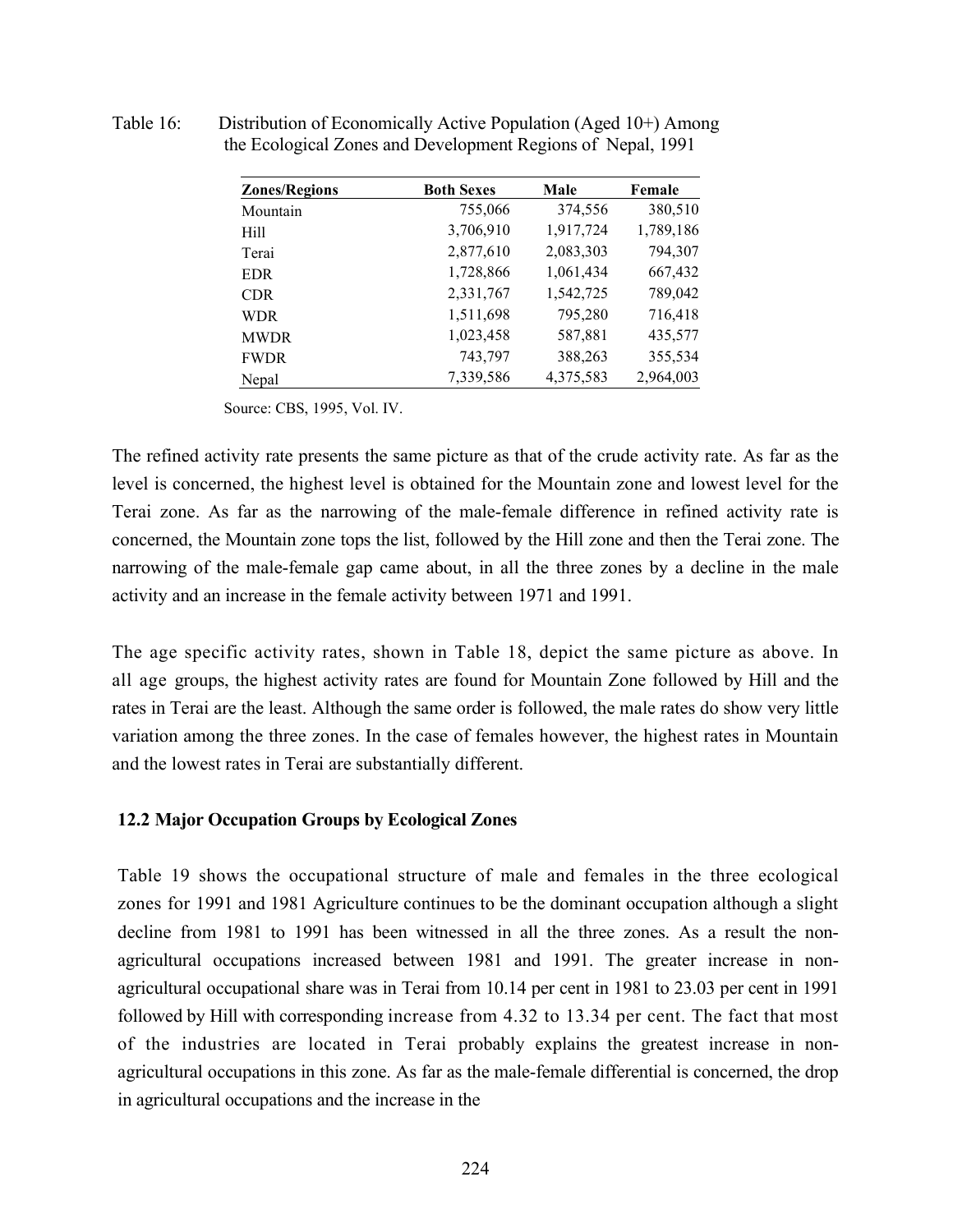non-agricultural share is true of both males and females in all the three zones. The increase in the share of non-agricultural occupations is more for males than females in all the zones. The greatest increase in non-agricultural occupations, is again observed in Terai followed by Hill in the case of both males and females.

# 12.3 Major industrial Sectors by Ecological Zones

It may be seen from Table 20, the primary sector of industry which includes agriculture, forestry, hunting and fishing is still the most predominant of the three sectors. Its share somewhat declined from 1981 to 1991, the greatest decline being in Terai followed by Hill. Larger proportion of females than males were employed in the primary sector. There was a decline in the share of primary sector from 1981 to 1991 for males as well as females but the decline was greater for males.

The secondary sector which includes mining, quarrying, manufacturing and construction, increases only slightly- from 0.22 to 1.32 per cent in Mountain, from 0.41 to 2.74 per cent in Hill and from 0.76 to 2.67 per cent in Terai. The increases in the case of males were greater than for females in

The tertiary sector comprising of electricity, gas and water, commerce, transport and communication, finance and business services, personal and community services; showed significant improvement over the 1981-i991 period and these improvements were the greatest in Terai followed by Hill and Mountain. These improvements were also greater in the case of males than females in all the three zones.

# 12.4 Employment Status By Ecological Zones

Employment status has been classified as Employer, Employee, Self-employed and Unpaid family worker, as shown in Table 21. Self-employed category has contained the largest proportion of the employed population in all the three zones both in 1981 and 1991 among males as well as females. There was a drop in the self employed proportion and the drop is the greatest in Terai followed by and further the drop in the case of Mountain is marginal. The Terai zone had all along the lowest proportion in the self-employed category and this zone exhibited the greatest drop from 1981 to 1991. This may be attributable to the concentration of industries in Terai. As a result, the proportion in the employee category which was the highest in Terai among the three zones, also showed the highest Increase between 1981 and 1991. In self-employed category, the female proportion was always greater than male proportion in all the three zones whereas it was the other way in the employee and employer categories.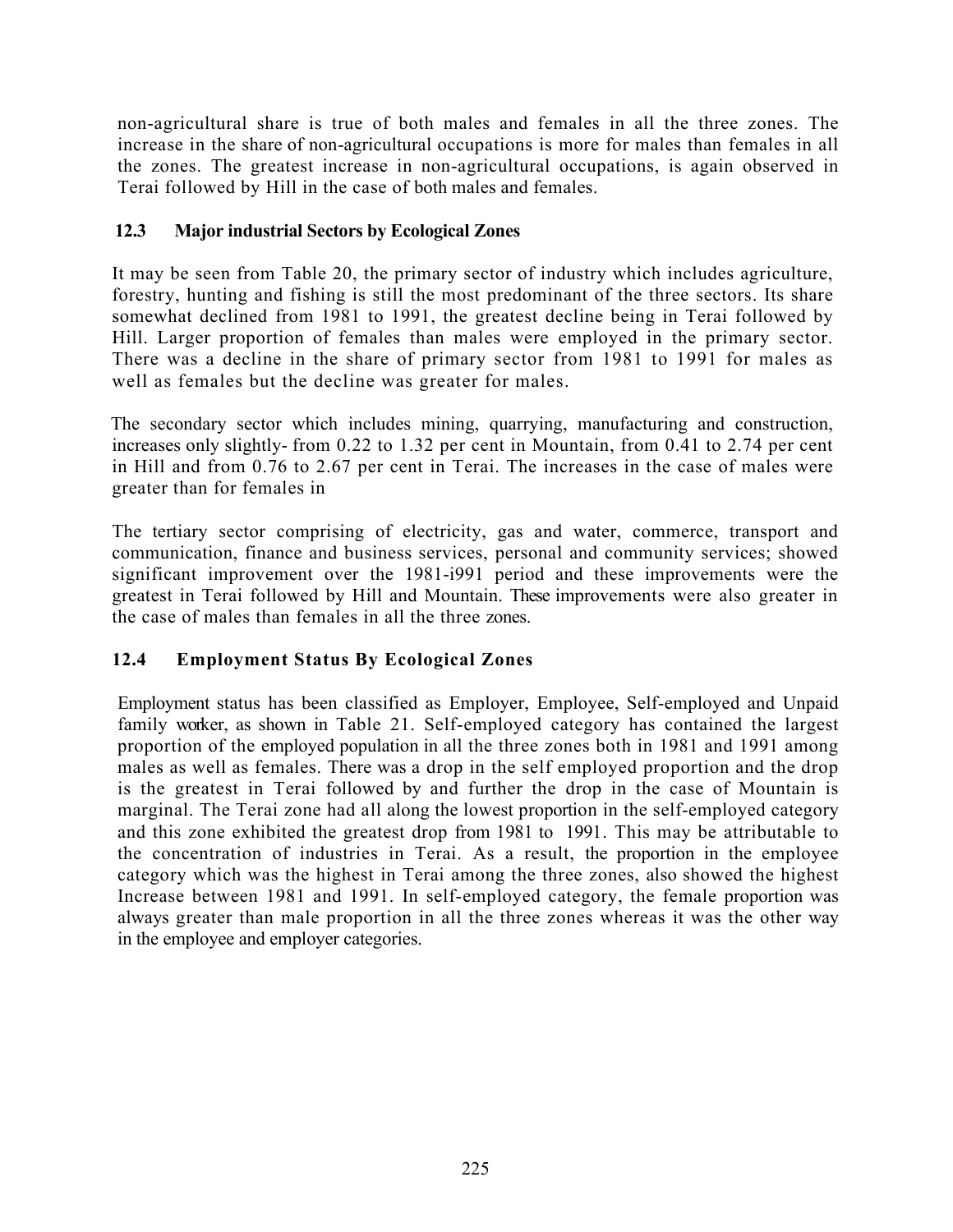|               |                   | <b>Crude Activity Rate</b> |        | <b>Refined Activity Rate</b> |       |        |  |
|---------------|-------------------|----------------------------|--------|------------------------------|-------|--------|--|
| <b>Region</b> | <b>Both Sexes</b> | Male                       | Female | <b>Both Sexes</b>            | Male  | Female |  |
| 1971          |                   |                            |        |                              |       |        |  |
| Mountain      | 50.75             | 62.43                      | 38.98  | 69.99                        | 85.51 | 54.13  |  |
| Hill          | 44.81             | 58.43                      | 30.86  | 62.89                        | 81.99 | 44.16  |  |
| Terai         | 35.75             | 58.97                      | 14.97  | 51.32                        | 83.33 | 16.09  |  |
| 1981          |                   |                            |        |                              |       |        |  |
| Mountain      | 54.45             | 61.83                      | 46.72  | 75.66                        | 85.91 | 64.93  |  |
| Hill          | 53.33             | 61.45                      | 44.54  | 68.78                        | 82.03 | 55.41  |  |
| Terai         | 36.91             | 54.5                       | 18.94  | 58.8                         | 83.8  | 31.34  |  |
| 1991          |                   |                            |        |                              |       |        |  |
| Mountain      | 52.63             | 52.62                      | 52.64  | 74.49                        | 74.92 | 74.08  |  |
| Hill          | 44.37             | 47.02                      | 41.85  | 62.78                        | 67.54 | 58.38  |  |
| Terai         | 33.78             | 47.85                      | 19.18  | 48.56                        | 68.87 | 27.53  |  |

Table 17: Crude and Refined Activity Rates (10+ years) by Sex for Ecological zones, Nepal, 1971-1991.

Source: CBS, 1975, Vol. I, Part I, Table 19 CBS, 1984, Vol. II, Table 20 CBS, 1995 Vol. IV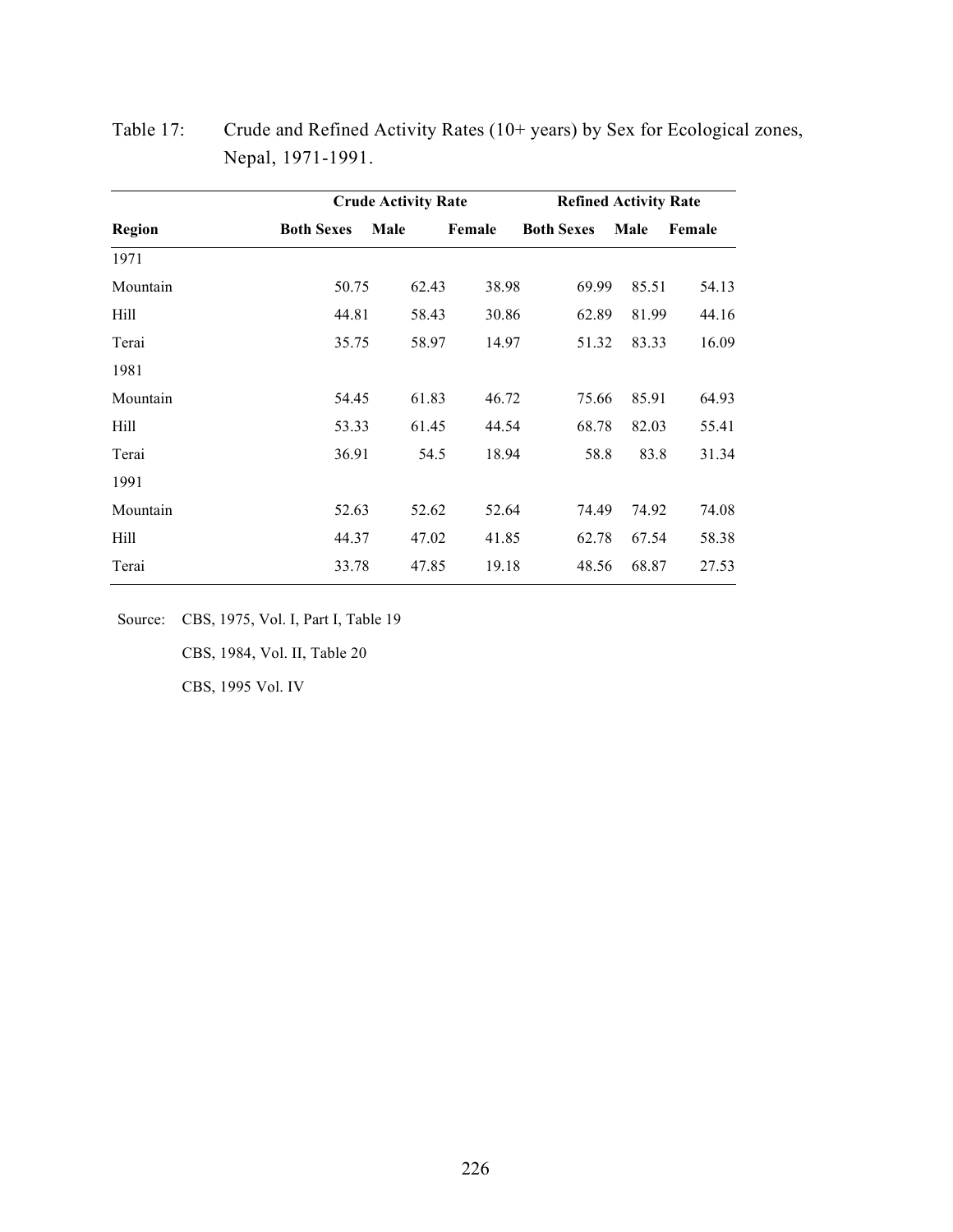|                             |       | Mountain |        |                   | <b>Hill</b> |        |                   | Terai |        |
|-----------------------------|-------|----------|--------|-------------------|-------------|--------|-------------------|-------|--------|
| <b>Age Group Both Sexes</b> |       | Male     | Female | <b>Both Sexes</b> | Male        | Female | <b>Both Sexes</b> | Male  | Female |
| $10 - 14$                   | 39.81 | 25.97    | 54.60  | 26.45             | 17.25       | 35.98  | 16.27             | 17.68 | 14.67  |
| $15-19$                     | 71.20 | 60.56    | 81.26  | 56.33             | 48.30       | 63.60  | 37.76             | 48.25 | 27.05  |
| $20 - 24$                   | 88.91 | 90.59    | 87.43  | 75.62             | 81.35       | 70.98  | 52.60             | 77.02 | 30.97  |
| 25-29                       | 91.31 | 96.56    | 86.59  | $81.08\,$         | 93.04       | 71.17  | 60.83             | 90.97 | 32.13  |
| 30-34                       | 91.83 | 97.36    | 86.57  | 82.58             | 95.55       | 71.14  | 62.93             | 94.46 | 33.14  |
| 35-39                       | 91.34 | 97.59    | 85.06  | 82.39             | 95.97       | 70.15  | 66.79             | 95.59 | 34.67  |
| 40-44                       | 89.81 | 97.19    | 83.11  | 80.82             | 95.25       | 68.14  | 65.52             | 95.45 | 34.88  |
| 45-49                       | 88.44 | 96.74    | 80.41  | 79.21             | 94.30       | 65.04  | 66.31             | 94.75 | 33.28  |
| 50-54                       | 83.72 | 94.66    | 72.72  | 75.07             | 91.72       | 58.58  | 62.35             | 91.09 | 29.36  |
| 55-59                       | 78.73 | 91.52    | 64.45  | 70.84             | 88.71       | 51.12  | 59.19             | 87.03 | 24.85  |
| 60-64                       | 54.79 | 69.87    | 40.04  | 50.67             | 68.51       | 33.04  | 38.37             | 62.86 | 13.61  |
| $65+$                       | 31.25 | 41.12    | 20.74  | 28.15             | 39.87       | 16.07  | 24.23             | 39.98 | 7.43   |

Table 18: Age Specific Activity Rates by Sex for Ecological Zones, Nepal, 1991

Source: CBS, 1995, Vol. IV.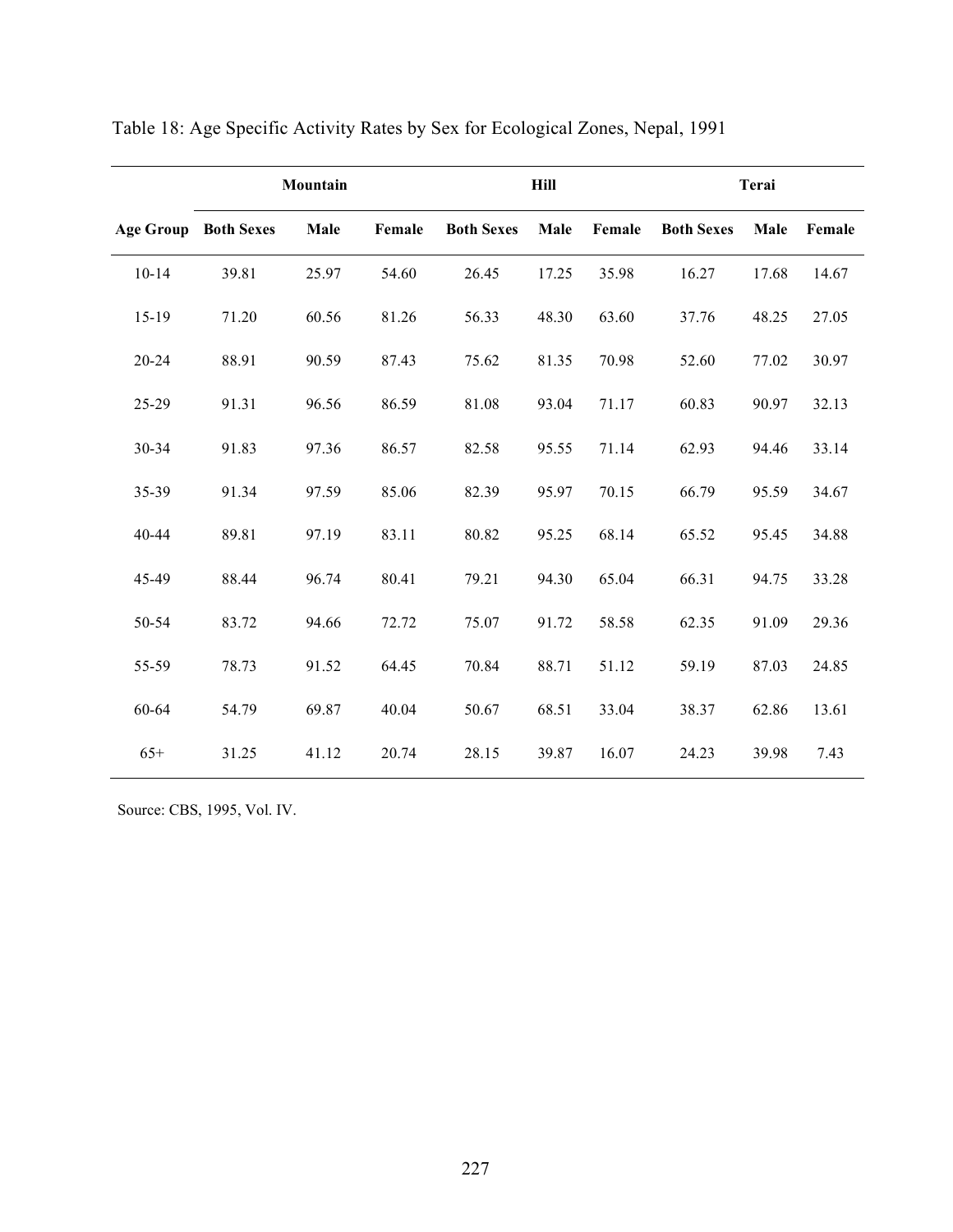| Major                                 | 1981<br>1991 |        |        |                   |               |        |
|---------------------------------------|--------------|--------|--------|-------------------|---------------|--------|
| <b>Occupational Groups Both Sexes</b> |              | Male   | Female | <b>Both Sexes</b> | Male          | Female |
| Mountain                              |              |        |        |                   |               |        |
| Agriculture                           | 96.17        | 94.80  | 98.07  | 91.67             | 86.73         | 96.54  |
| Non-agriculture                       | 2.26         | 3.10   | 1.11   | 7.41              | 11.90         | 3.00   |
| Others                                | 1.56         | 2.10   | 0.82   | 0.91              | 1.37          | 0.28   |
| Total                                 | 100.00       | 100.00 | 100.00 |                   | 100.00 100.00 | 100.00 |
| Hill                                  |              |        |        |                   |               |        |
| Agriculture                           | 93.78        | 91.49  | 97.19  | 84.42             | 76.46         | 92.94  |
| Non-agriculture                       | 4.32         | 5.95   | 1.87   | 13.34             | 20.04         | 6.16   |
| Others                                | 1.91         | 2.56   | 0.94   | 2.24              | 3.49          | 0.90   |
| Total                                 | 100.00       | 100.00 | 100.00 |                   | 100.00 100.00 | 100.00 |
| <b>Terai</b>                          |              |        |        |                   |               |        |
| Agriculture                           | 86.90        | 84.89  | 92.81  | 74.03             | 71.01         | 81.96  |
| Non-agriculture                       | 10.14        | 11.55  | 6.00   | 23.03             | 31.81         | 16.28  |
| Others                                | 2.96         | 3.56   | 1.19   | 2.94              | 3.40          | 16.66  |
| Total                                 | 100.00       | 100.00 | 100.00 |                   | 100.00 100.00 | 100.00 |

Table 19: Percentage Distribution of Employed Population 10+ years by Major Occupational Groups, Sex and Ecological Zones, Nepal, 1981

Source: CBS, 1984, Vol. II, Table 22 CBS, 1995, Vol. IV.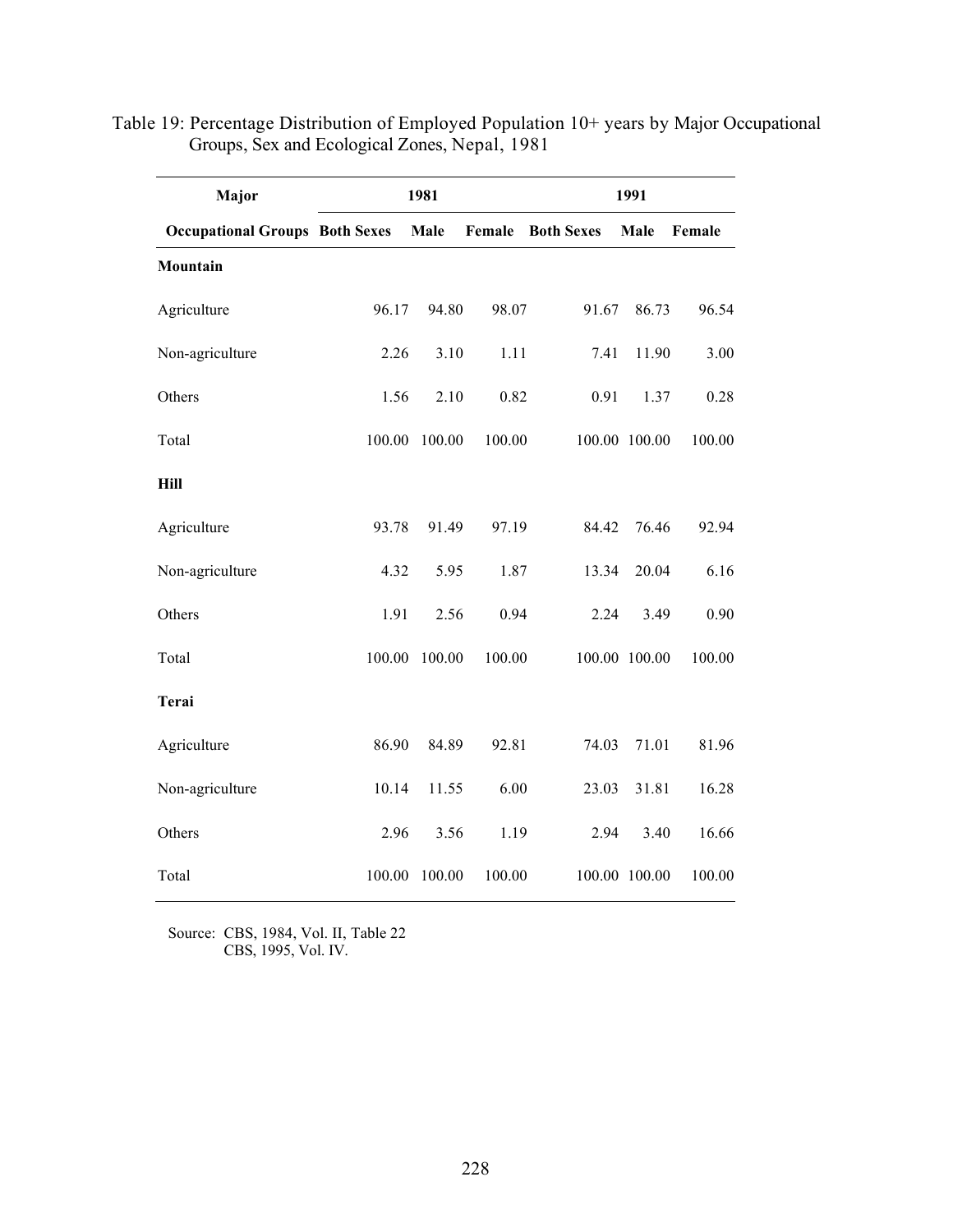| <b>Major occupational</b> |                   | 1981   |        | 1991              |        |        |
|---------------------------|-------------------|--------|--------|-------------------|--------|--------|
| groups                    | <b>Both Sexes</b> | Male   | Female | <b>Both Sexes</b> | Male   | Female |
| Mountain                  |                   |        |        |                   |        |        |
| Primary <sup>1</sup>      | 95.77             | 94.46  | 97.57  | 91.78             | 86.90  | 96.58  |
| Secondary <sup>2</sup>    | 0.22              | 0.26   | 0.18   | 1.32              | 1.87   | 0.78   |
| Tertiary <sup>3</sup>     | 2.22              | 3.22   | 0.83   | 6.53              | 10.73  | 2.40   |
| Unspecified               | 1.79              | 2.06   | 1.42   | 0.37              | 0.51   | 0.24   |
| Total                     | 100.00            | 100.00 | 100.00 | 100.00            | 100.00 | 100.00 |
| Hill                      |                   |        |        |                   |        |        |
| Primary <sup>1</sup>      | 93.36             | 91.14  | 96.67  | 84.53             | 76.64  | 92.99  |
| Secondary <sup>2</sup>    | 0.41              | 0.52   | 0.24   | 2.74              | 3.92   | 1.47   |
| Tertiary <sup>3</sup>     | 4.41              | 6.21   | 1.73   | 12.00             | 18.41  | 5.13   |
| Unspecified               | 1.82              | 2.13   | 1.36   | 0.73              | 1.03   | 0.40   |
| Total                     | 100.00            | 100.00 | 100.00 | 100.00            | 100.00 | 100.00 |
| Terai                     |                   |        |        |                   |        |        |
| Primary <sup>1</sup>      | 86.98             | 84.92  | 93.01  | 74.19             | 71.19  | 82.05  |
| Secondary <sup>2</sup>    | 0.76              | 0.95   | 0.22   | 2.67              | 3.22   | 1.20   |
| Tertiary <sup>3</sup>     | 10.34             | 11.99  | 5.47   | 21.73             | 24.03  | 15.71  |
| Unspecified               | 1.92              | 2.14   | 1.30   | 1.41              | 1.55   | 1.04   |
| Total                     | 100.00            | 100.00 | 100.00 | 100.00            | 100.00 | 100.00 |

Table 20: Percentage Distribution of Employed Population 10+ years by Major Industrial Sectors, Sex and Ecological Zones, Nepal, 1981-1991

Source: CBS, 1984, 1981, Vol. II, Table 23 CBS, 1995, Vol. IV.

Note:

1. Primary sector includes agriculture, Forestry, hunting and fishing.

2. Secondary sector includes mining, quarrying, manufacturing and construction.

3. Tertiary sector includes electricity, gas and water, commerce, transport and communication finance and business services, personal and community services and others.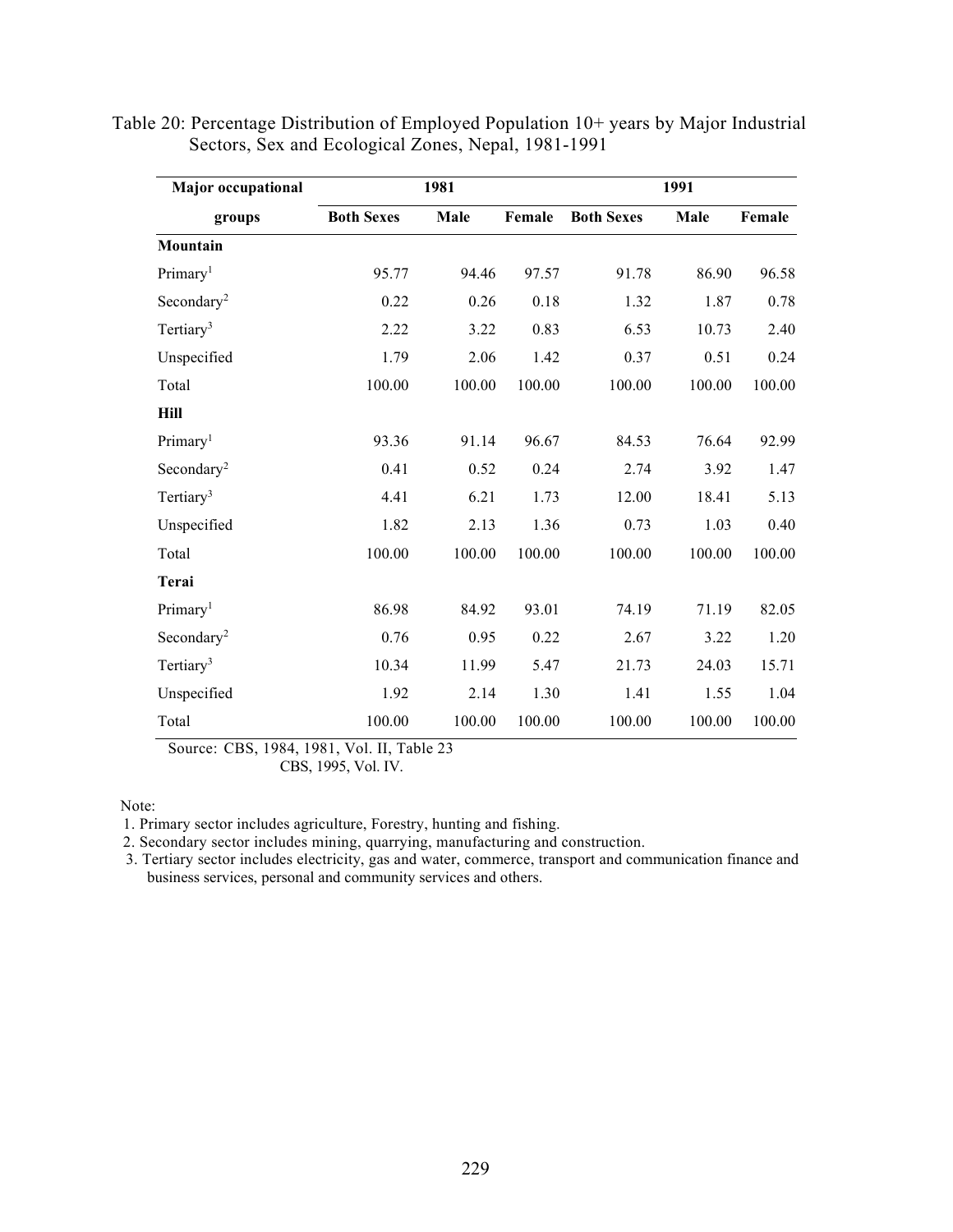| <b>Major</b> occupational |                   | 1981   |        | 1991              |        |        |  |
|---------------------------|-------------------|--------|--------|-------------------|--------|--------|--|
| groups                    | <b>Both Sexes</b> | Male   | Female | <b>Both Sexes</b> | Male   | Female |  |
| Mountain                  |                   |        |        |                   |        |        |  |
| Employer                  | 0.33              | 0.39   | 0.25   | 0.22              | 0.25   | 0.18   |  |
| Employee                  | 2.97              | 4.26   | 1.19   | 8.02              | 12.53  | 3.59   |  |
| Self employed             | 91.06             | 90.76  | 91.46  | 89.29             | 85.31  | 93.21  |  |
| Unpaid family worker      | 4.28              | 3.10   | 5.92   | 2.06              | 1.54   | 2.57   |  |
| Unspecified               | 1.36              | 1.49   | 1.18   | 0.41              | 0.36   | 0.45   |  |
| Total                     | 100.00            | 100.00 | 100.00 | 100.00            | 100.00 | 100.00 |  |
| Hill                      |                   |        |        |                   |        |        |  |
| Employer                  | 0.36              | 0.44   | 0.24   | 0.32              | 0.40   | 0.24   |  |
| Employee                  | 5.04              | 6.99   | 2.13   | 13.54             | 20.00  | 6.62   |  |
| Self employed             | 90.01             | 88.95  | 91.59  | 83.32             | 77.58  | 89.47  |  |
| Unpaid family worker      | 2.71              | 1.63   | 4.32   | 2.36              | 1.56   | 3.22   |  |
| Unspecified               | 1.88              | 1.99   | 1.72   | 0.46              | 0.46   | 0.45   |  |
| Total                     | 100.00            | 100.00 | 100.00 | 100.00            | 100.00 | 100.00 |  |
| Terai                     |                   |        |        |                   |        |        |  |
| Employer                  | 1.21              | 1.40   | 0.66   | 0.97              | 1.06   | 0.73   |  |
| Employee                  | 16.04             | 18.58  | 8.58   | 35.05             | 37.75  | 27.98  |  |
| Self employed             | 78.15             | 75.53  | 85.85  | 61.17             | 59.27  | 66.13  |  |
| Unpaid family worker      | 1.81              | 1.54   | 2.58   | 2.38              | 1.50   | 4.71   |  |
| Unspecified               | 2.79              | 2.95   | 2.32   | 0.43              | 0.42   | 0.44   |  |
| Total                     | 100.00            | 100.00 | 100.00 | 100.00            | 100.00 | 100.00 |  |

Table 21. Percentage Distribution of Employed Population 10+ years by Employment Status, Sex and Ecological Zones, Nepal, 1981 –1991

Source: CBS, 1984, Vol. II, Table 24 CBS, 1995, Vol. IV.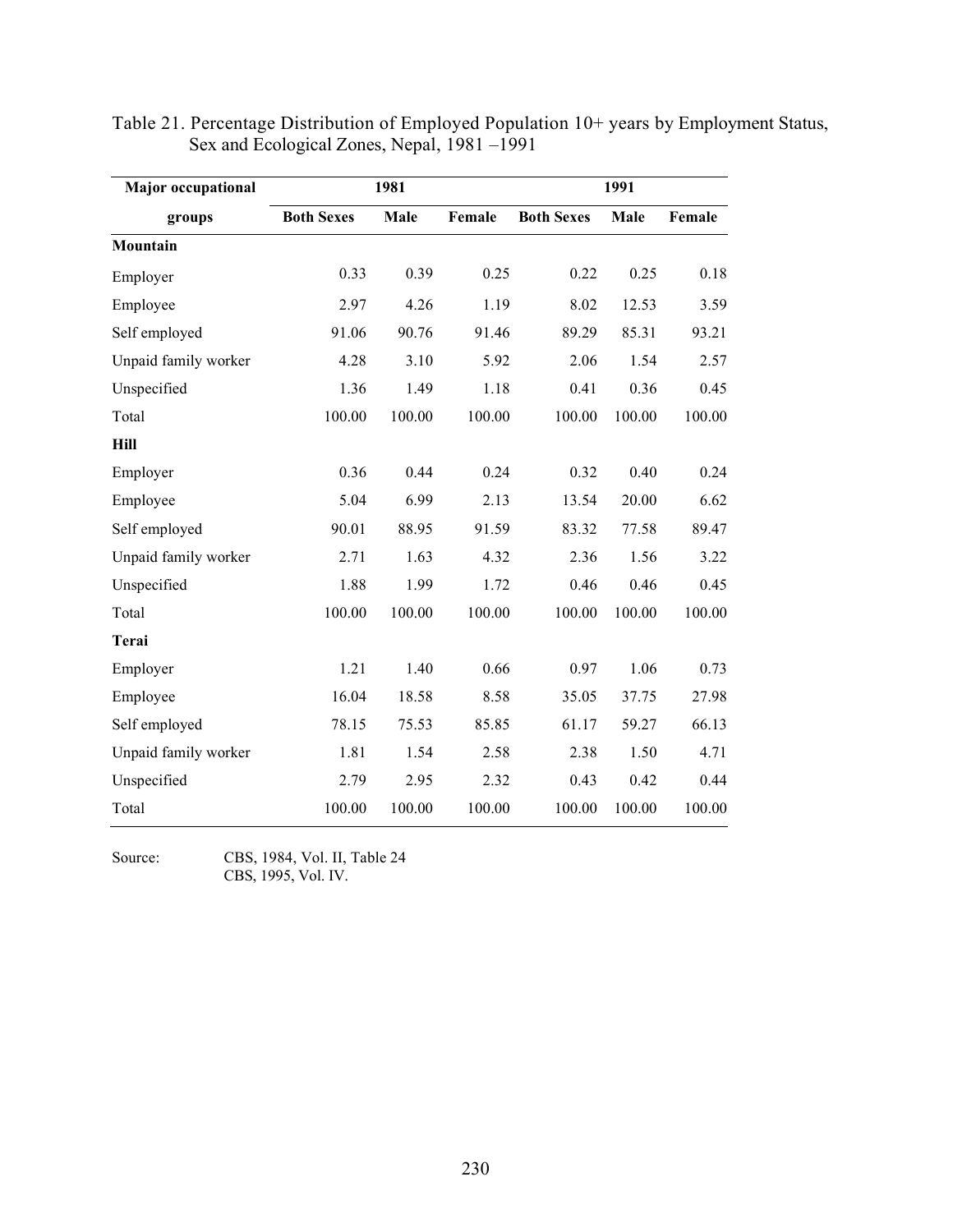### 13. Development Regions

The crude and refined activity rates for 1991 are shown in Table 22 for the five development regions - Eastern Development Region (EDR), Central Development (CDR), Western Development Region (WDR), Mid-Western Development Region and Far-Western Development Region (FWDR). The highest activity rates are found for FWDR. In order of magnitude from the highest to the lowest, the ranking of the development regions is FWDR, MWDR, WDR, EDR and CDR both according to the crude and the refined rates. The same order is followed also by the female activity rates. As far as males are concerned, the lowest crude and refined rates are exhibited by the WDR.

| <b>Region</b> | <b>Crude Act. Rate</b>                 |             |       | <b>Refined Act. Rate</b> |       |        |  |
|---------------|----------------------------------------|-------------|-------|--------------------------|-------|--------|--|
|               | Both Sexes Male Female Both Sexes Male |             |       |                          |       | Female |  |
| <b>EDR</b>    |                                        | 39.13 47.94 | 30.28 | 55.28                    | 68.09 | 42.55  |  |
| <b>CDR</b>    | 38.03                                  | 49.45       | 26.20 | 53.55                    | 69.83 | 36.78  |  |
| <b>WDR</b>    |                                        | 40.36 43.99 | 36.98 | 57.62                    | 64.19 | 51.75  |  |
| <b>MWDR</b>   | 42.74                                  | 49.30       | 36.23 | 62.44                    | 72.31 | 52.72  |  |
| <b>FWDR</b>   | 44.72                                  | 47.65       | 41.90 | 65.62                    | 70.81 | 60.76  |  |

Table 22: Crude and Refined Activity Rates (10+yrs) for Development Regions, Nepal, 1991

Source: CBS, 1993, Vol. 1, Part XIII Table 50

The age specific activity rates of males and females for the development regions are shown in Table 23. There are considerable differences in the age patterns between MWDR and FWDR on the one hand and the EDR, CDR and WDR on the other. For one thing, the female activity rates in MWDR and FWDR are greater than particularly EDR and CDR. In the youngest age group 10-14 the activity rates, for both males and females are much larger in MWDR and FWDR than the corresponding rates in the other three regions. This probably is accounted for by the school enrolment differences.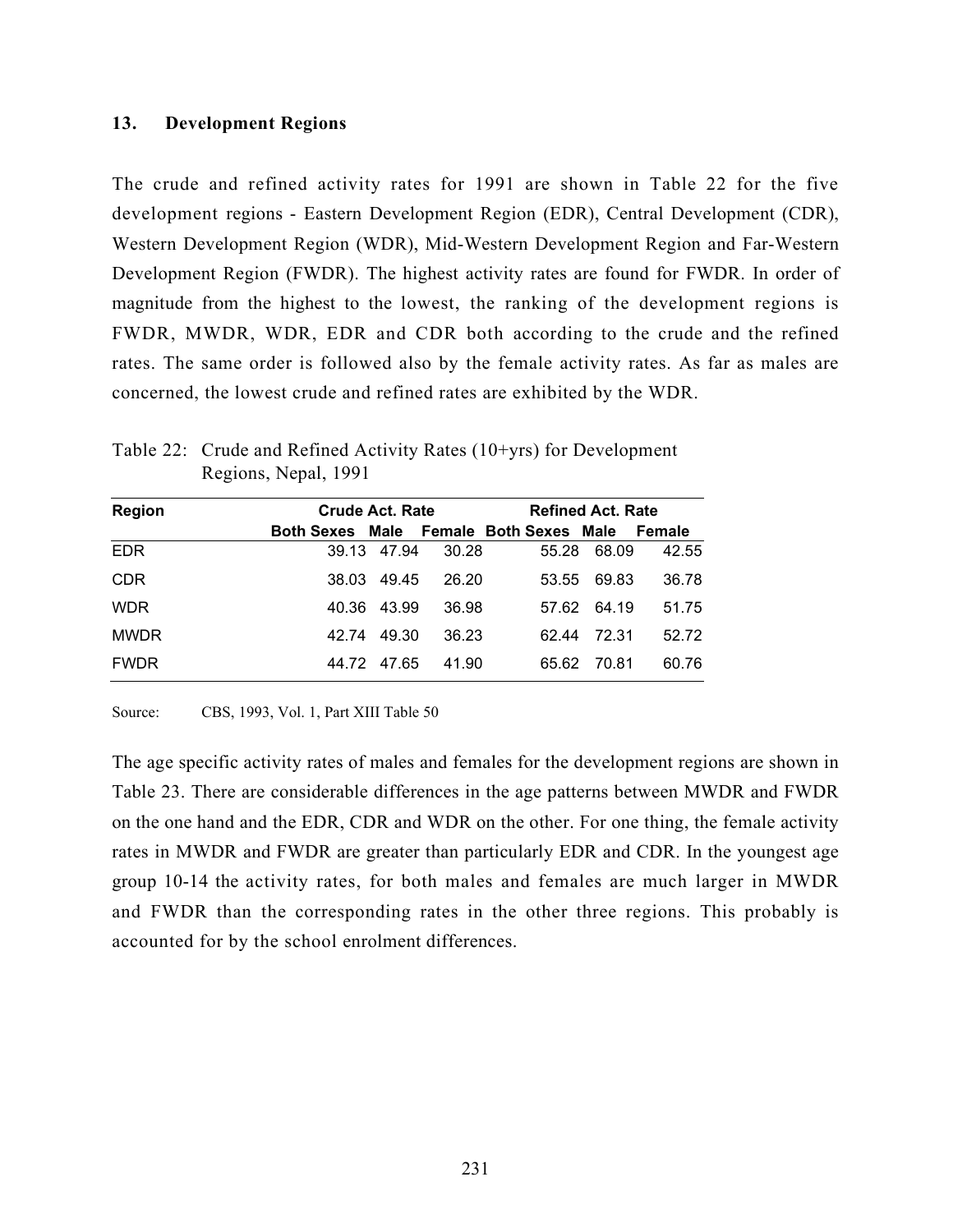| <b>Age Group Both Sexes</b> |             | Male Female |             | <b>Age Group Both Sexes</b> | Male  | Female |
|-----------------------------|-------------|-------------|-------------|-----------------------------|-------|--------|
| <b>EDR</b>                  |             |             | <b>WDR</b>  |                             |       |        |
| $10 - 14$                   | 19.93 17.02 | 23.05       | $10 - 14$   | 17.67                       | 12.69 | 22.86  |
| $15-19$                     | 45.08 46.85 | 43.33       | 15-19       | 48.60                       | 41.87 | 54.58  |
| 20-24                       | 63.20 77.77 | 50.50       | 20-24       | 72.09                       | 79.19 | 67.01  |
| 25-29                       | 70.61 92.00 | 51.16       | 25-29       | 78.19                       | 92.83 | 67.44  |
| 30-34                       | 73.22 95.61 | 52.02       | 30-34       | 79.24                       | 95.25 | 66.61  |
| 35-39                       | 75.45 96.61 | 53.06       | 35-39       | 79.64                       | 95.47 | 66.10  |
| 40-44                       | 74.96 96.43 | 53.82       | 40-44       | 78.13                       | 94.48 | 64.26  |
| 45-49                       | 74.73 95.77 | 52.09       | 45-49       | 76.66                       | 93.07 | 61.16  |
| 50-54                       | 72.08 93.32 | 48.99       | 50-54       | 72.99                       | 90.42 | 55.49  |
| 55-59                       | 68.26 89.99 | 42.99       | 55-59       | 69.39                       | 88.00 | 48.62  |
| 60-64                       | 46.56 68.24 | 25.35       | 60-64       | 50.94                       | 69.50 | 31.66  |
| $65+$                       | 27.16 41.80 | 12.47       | $65+$       | 28.37                       | 40.66 | 15.42  |
| <b>CDR</b>                  |             |             | <b>MWDR</b> |                             |       |        |
| $10 - 14$                   | 21.45 19.68 | 23.46       | $10 - 14$   | 35.37                       | 24.89 | 46.32  |
| 15-19                       | 45.74 51.08 | 40.21       | $15-19$     | 60.35                       | 58.86 | 61.69  |
| $20 - 24$                   | 60.18 78.77 | 43.17       | $20 - 24$   | 73.46                       | 87.82 | 60.95  |
| 25-29                       | 66.70 91.41 | 42.66       | 25-29       | 76.73                       | 95.79 | 59.34  |
| 30-34                       | 68.28 94.97 | 42.39       | 30-34       | 77.36                       | 96.90 | 58.67  |
| 35-39                       | 70.89 96.06 | 43.35       | 35-39       | 77.29                       | 97.09 | 57.34  |
| 40-44                       | 69.52 95.78 | 43.31       | 40-44       | 75.81                       | 96.74 | 55.44  |
| 45-49                       | 69.84 95.33 | 42.29       | 45-49       | 74.67                       | 95.70 | 52.07  |
| 50-54                       | 67.07 92.00 | 39.89       | 50-54       | 69.09                       | 91.63 | 44.75  |
| 55-59                       | 94.46 88.20 | 34.49       | 55-59       | 65.14                       | 86.62 | 37.82  |
| 60-64                       | 44.28 66.99 | 22.19       | 60-64       | 40.34                       | 58.48 | 20.83  |
| $65+$                       | 26.79 41.27 | 11.82       | $65+$       | 23.84                       | 35.26 | 10.48  |
| <b>FWDR</b>                 |             |             |             |                             |       |        |
| $10 - 14$                   | 33.91 21.63 | 47.33       |             |                             |       |        |
| 15-19                       | 60.77 55.05 | 65.82       |             |                             |       |        |
| $20 - 24$                   | 77.32 87.46 | 69.15       |             |                             |       |        |
| 25-29                       | 81.52 96.23 | 68.87       |             |                             |       |        |
| 30-34                       | 82.55 97.20 | 69.89       |             |                             |       |        |
| 35-39                       | 83.27 97.36 | 70.14       |             |                             |       |        |
| 40-44                       | 82.55 97.10 | 70.06       |             |                             |       |        |
| 45-49                       | 82.06 96.25 | 68.17       |             |                             |       |        |
| 50-54                       | 77.31 93.81 | 61.34       |             |                             |       |        |
| 55-59                       | 72.91 90.07 | 52.92       |             |                             |       |        |
| 60-64                       | 45.06 62.38 | 28.72       |             |                             |       |        |
| $65+$                       | 25.58 36.04 | 13.82       |             |                             |       |        |

Table 23: Age Specific Activity Rates by Sex for Development Regions, Nepal, 1991

Source: CBS, 1993, Vol. I, Part XIII, Table 50.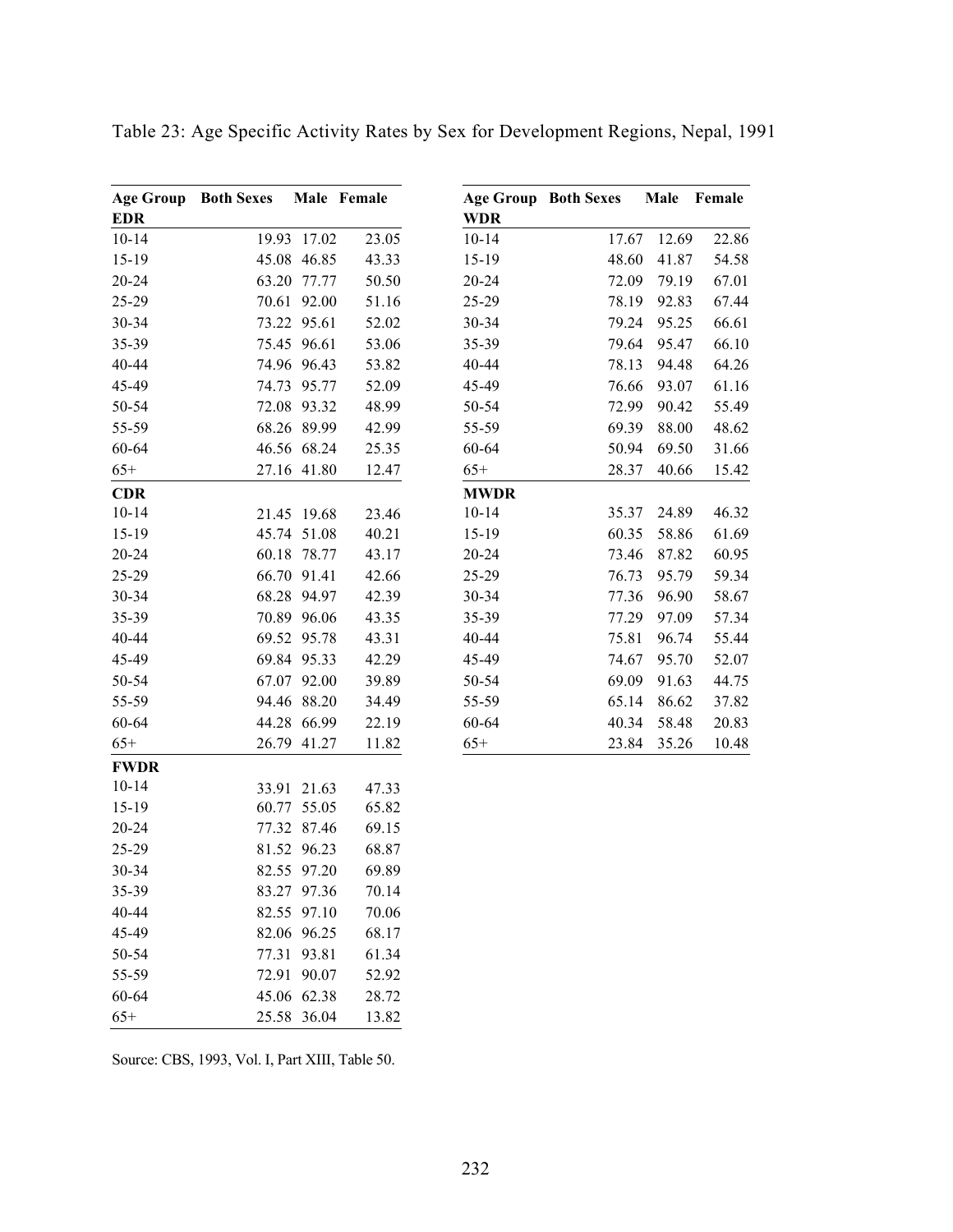The distribution of the employed population by major occupation are presented in Table 24 for the development regions. In the farming/fishing category, EDR and CDR show distinctly lower proportions while the other three regions vary only slightly. EDR and CDR exhibit greater proportions than others in the occupations of professional/technical, sales workers, service workers and to a certain extent in production workers.

In the industry classification presented in Table 25, EDR and CDR also exhibit significantly lower proportions than other regions, in the category of agriculture/forestry. EDR and CDR exhibit higher proportions than other regions in the categories of manufacturing, commerce and personal and community services.

In the employment status classification presented in Table 26, EDR and CDR have very low proportions (68-69%) of self-employed persons compared to the other three regions which have 8386 per cent in this category. The employee category is larger in EDR and CDR (27 and 29%) whereas in the other regions it varies from 11 to 14 per cent. This finding holds good both with respect to males as well as females although it is more pronounced for males than for females.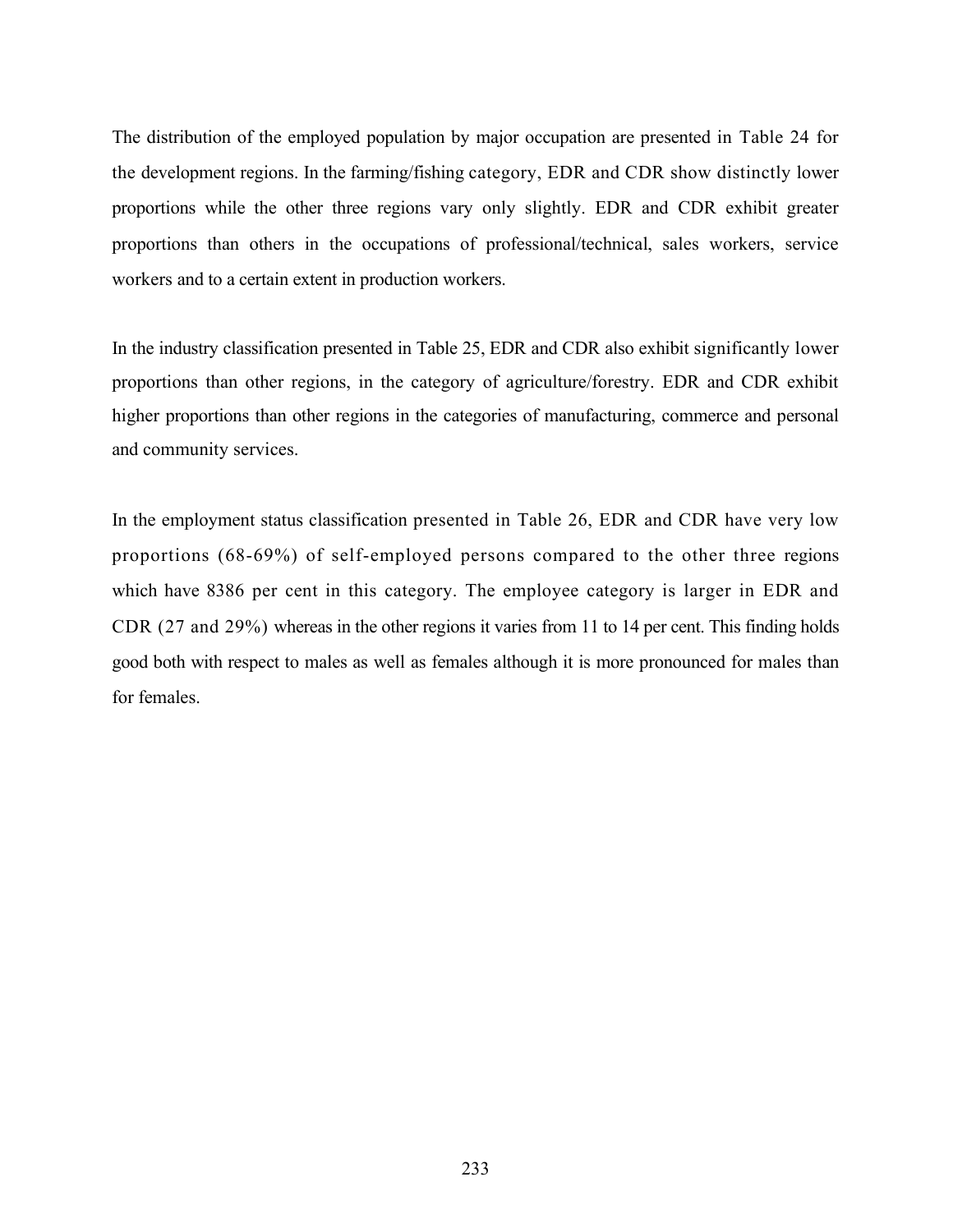| <b>Both Sexes</b>         | <b>EDR</b> | <b>CDR</b> | <b>WDR</b> | <b>MWDR</b> | <b>FWDR</b> |
|---------------------------|------------|------------|------------|-------------|-------------|
| Prof./Tech. Workers       | 1.85       | 2.05       | 1.89       | 1.29        | 1.22        |
| Admi. Workers             | 0.17       | 0.61       | 0.17       | 0.13        | 0.11        |
| Clerical Workers          | 0.91       | 1.62       | 0.73       | 0.76        | 0.70        |
| Sales Workers             | 3.26       | 4.19       | 2.47       | 1.66        | 1.36        |
| Service Workers           | 9.17       | 7.08       | 4.47       | 4.01        | 2.88        |
| Farm Fish Workers         | 78.56      | 74.39      | 85.74      | 87.77       | 89.37       |
| <b>Production Workers</b> | 3.66       | 6.45       | 2.99       | 3.13        | 2.64        |
| Others                    | 2.14       | 3.28       | 1.31       | 1.01        | 1.36        |
| Not Stated                | 0.28       | 0.32       | 0.23       | 0.24        | 0.37        |
| Total                     | 100.00     | 100.00     | 100.00     | 100.00      | 100.00      |
| Male                      |            |            |            |             |             |
| Prof./Tech. Workers       | 2.63       | 2.49       | 3.08       | 2.01        | 2.14        |
| Admi. Workers             | 0.27       | 0.82       | 0.29       | 0.22        | 0.19        |
| Clerical Workers          | 1.37       | 2.15       | 1.27       | 1.23        | 1.28        |
| Sales Workers             | 3.89       | 5.12       | 3.33       | 2.34        | 2.24        |
| Service Workers           | 10.70      | 8.44       | 5.97       | 5.41        | 4.23        |
| Farm Fish Workers         | 73.05      | 68.73      | 78.86      | 82.44       | 83.27       |
| <b>Production Workers</b> | 5.00       | 7.68       | 4.76       | 4.62        | 4.03        |
| Others                    | 2.79       | 4.24       | 2.16       | 1.48        | 2.20        |
| Not Stated                | 0.30       | 0.33       | 0.26       | 0.25        | 0.42        |
| Total                     | 100.00     | 100.00     | 100.00     | 100.00      | 100.00      |
| Female                    |            |            |            |             |             |
| Prof./Tech. Workers       | 0.61       | 1.20       | 0.56       | 0.32        | 0.21        |
| Admi. Workers             | 0.02       | 0.19       | 0.04       | 0.02        | 0.01        |
| <b>Clerical Workers</b>   | 0.19       | 0.60       | 0.14       | 0.12        | 0.06        |
| <b>Sales Workers</b>      | 2.25       | 2.39       | 1.51       | 0.74        | 0.39        |
| Service Workers           | 6.73       | 4.42       | 2.76       | 2.12        | 1.42        |
| Farm Fish Workers         | 87.32      | 85.46      | 93.39      | 94.97       | 96.04       |
| <b>Production Workers</b> | 1.52       | 4.03       | 1.04       | 1.12        | 1.12        |
| Others                    | 1.10       | 1.42       | 0.36       | 0.37        | 0.44        |
| Not Stated                | 0.25       | 0.30       | 0.20       | 0.23        | 0.31        |
| Total                     | 100.00     | 100.00     | 100.00     | 100.00      | 100.00      |

Table 24: Percentage Distribution of Employed Male and Female Population (10+ yrs.)

Source: CBS, 1993, Vol. I, Part XIII, Table 51.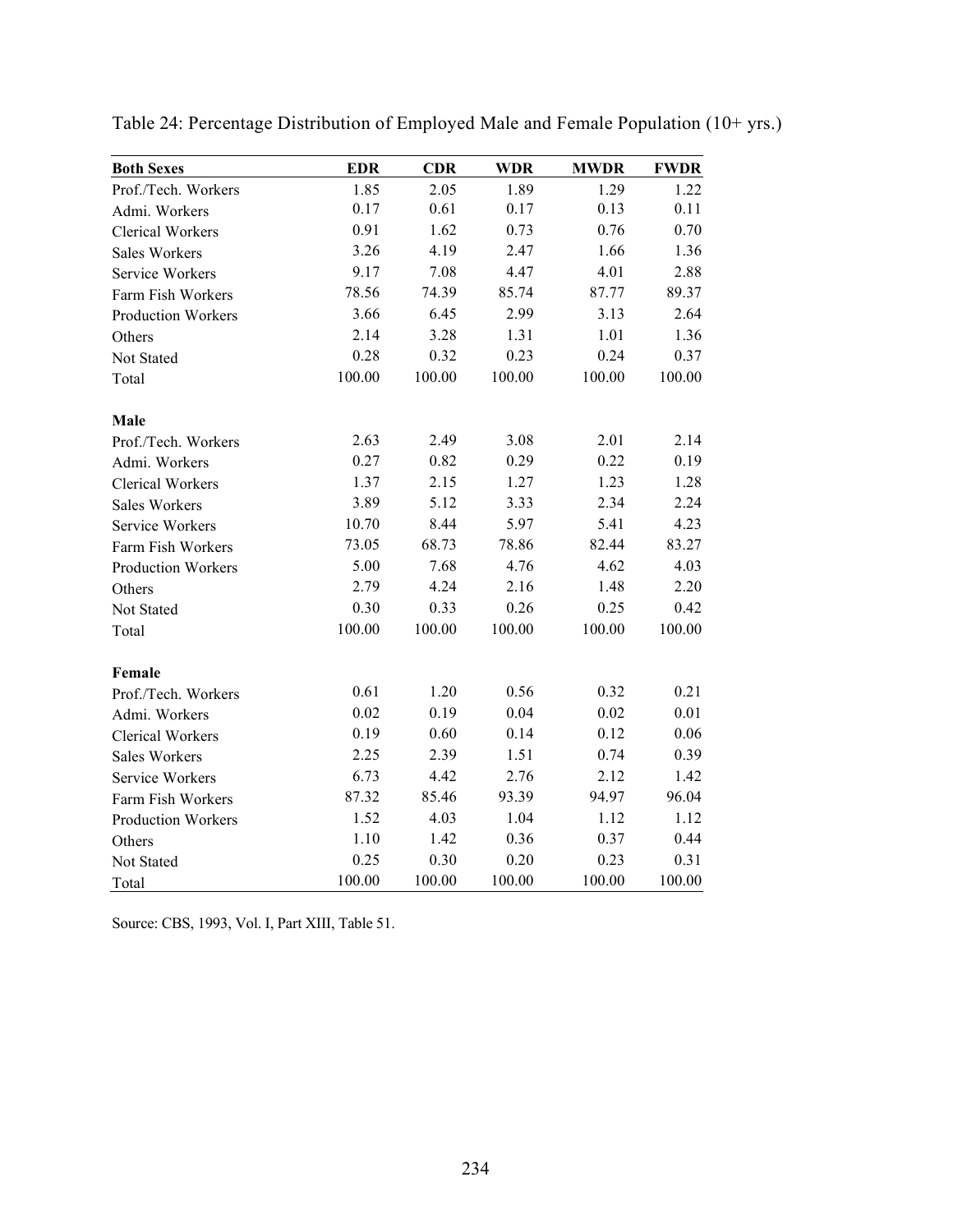| <b>Both Sexes</b>  | <b>EDR</b> | <b>CDR</b> | <b>WDR</b> | <b>MWDR</b> | <b>FWDR</b> |
|--------------------|------------|------------|------------|-------------|-------------|
| Agri./Forestry     | 78.69      | 74.55      | 85.89      | 87.88       | 89.45       |
| Mining & Quarrying | 0.02       | 0.05       | 0.04       | 0.01        | 0.01        |
| Manufacturing      | 1.89       | 3.45       | 1.23       | 1.08        | 0.99        |
| Elec. Gas & Water  | 0.10       | 0.28       | 0.12       | 0.09        | 0.10        |
| Construction       | 0.38       | 0.65       | 0.47       | 0.48        | 0.29        |
| Commerce           | 3.71       | 4.93       | 3.04       | 1.95        | 1.48        |
| Transport          | 0.72       | 1.02       | 0.49       | 0.41        | 0.40        |
| Finance & Business | 0.22       | 0.51       | 0.18       | 0.15        | 0.12        |
| Personal & Comm.   | 12.97      | 12.72      | 7.54       | 7.18        | 5.85        |
| Others             | 0.27       | 0.42       | 0.38       | 0.28        | 0.67        |
| Not Stated         | 1.03       | 1.43       | 0.62       | 0.49        | 0.65        |
| Total              | 100.00     | 100.00     | 100.00     | 100.00      | 100.00      |
| Male               |            |            |            |             |             |
| Agri./Forestry     | 73.22      | 68.93      | 79.06      | 82.59       | 83.39       |
| Mining & Quarrying | 0.03       | 0.06       | 0.06       | 0.02        | 0.01        |
| Manufacturing      | 2.54       | 3.74       | 1.93       | 1.61        | 1.57        |
| Elec. Gas & Water  | 0.15       | 0.39       | 0.22       | 0.15        | 0.18        |
| Construction       | 0.54       | 0.90       | 0.77       | 0.72        | 0.46        |
| Commerce           | 4.38       | 5.97       | 3.96       | 2.70        | 2.43        |
| Transport          | 1.12       | 1.48       | 0.90       | 0.68        | 0.74        |
| Finance & Business | 0.32       | 0.64       | 0.31       | 0.24        | 0.22        |
| Personal & Comm.   | 15.99      | 15.57      | 11.25      | 10.23       | 897         |
| Others             | 0.42       | 0.58       | 0.67       | 0.46        | 1.21        |
| Not Stated         | 1.28       | 1.74       | 0.86       | 0.59        | 0.84        |
| Total              | 100.00     | 100.00     | 100.00     | 100.00      | 100.00      |
| Female             |            |            |            |             |             |
| Agri./Forestry     | 87.38      | 85.53      | 93.47      | 95.02       | 96.08       |
| Mining & Quarrying | 0.01       | 0.03       | 0.02       | 0.00        | 0.00        |
| Manufacturing      | 0.86       | 2.86       | 0.45       | 0.36        | 0.36        |
| Elec. Gas & Water  | 0.02       | 0.06       | 0.01       | 0.01        | 0.01        |
| Construction       | 0.11       | 0.16       | 0.13       | 0.15        | 0.10        |
| Commerce           | 2.64       | 2.89       | 2.02       | 0.93        | 0.45        |
| Transport          | 0.08       | 0.12       | 0.04       | 0.04        | 0.03        |
| Finance & Business | 0.06       | 0.24       | 0.04       | 0.03        | 0.02        |
| Personal & Comm.   | 8.16       | 7.19       | 3.42       | 3.08        | 2.45        |
| Others             | 0.04       | 0.10       | 0.05       | 0.04        | 0.08        |
| Not Stated         | 0.65       | 0.82       | 0.35       | 0.34        | 0.44        |
| Total              | 100.00     | 100.00     | 100.00     | 100."       | 100.00      |

Table 25: Percentage Distribution of Employed Male and Female Population (10+ yrs.)

Source: CBS, 1993, Vol. I, Part XIII, Table 52.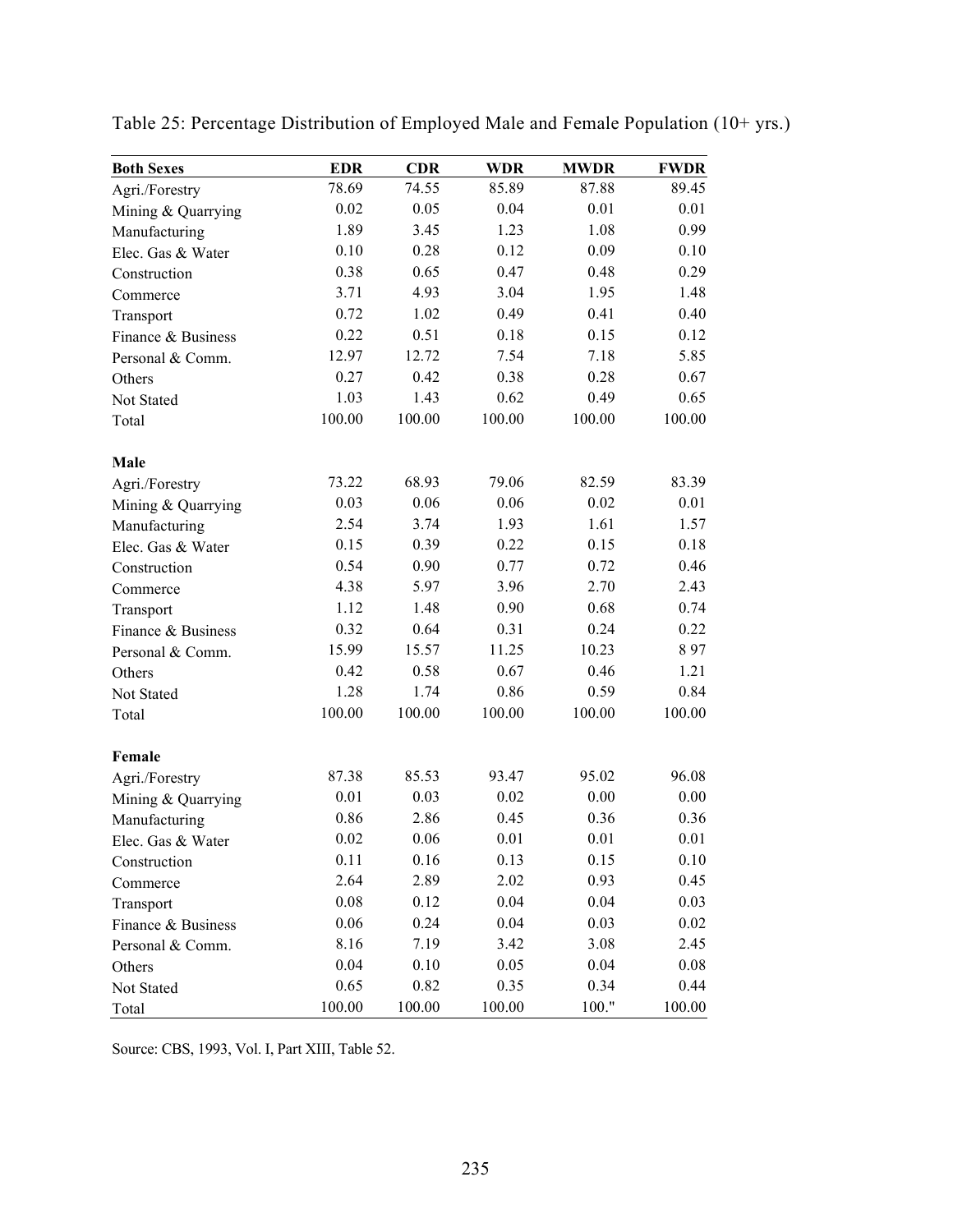| <b>Both Sexes</b>    | <b>EDR</b> | CDR    | WDR    | <b>MWDR</b> | <b>FWDR</b> |
|----------------------|------------|--------|--------|-------------|-------------|
| Employer             | 0.65       | 0.76   | 0.40   | 0.34        | 0.40        |
| Employee             | 27.39      | 28.97  | 13.86  | 12.81       | 10.96       |
| Self employed        | 69.28      | 67.81  | 83.44  | 82.62       | 85.63       |
| Unpaid family worker | 2.31       | 2.08   | 1.92   | 3.72        | 2.15        |
| Unspecified          | 0.36       | 0.38   | 0.39   | 0.50        | 0.86        |
| Total                | 100.00     | 100.00 | 100.00 | 100.00      | 100.00      |
| Male                 |            |        |        |             |             |
| Employer             | 0.76       | 0.93   | 0.48   | 0.40        | 0.52        |
| Employee             | 32.56      | 35.39  | 19.77  | 17.65       | 16.56       |
| Self employed        | 64.80      | 61.83  | 77.96  | 79.39       | 80.83       |
| Unpaid family worker | 1.52       | 1.47   | 1.39   | 2.06        | 1.26        |
| Unspecified          | 0.36       | 0.38   | 0.39   | 0.51        | 0.82        |
| Total                | 100.00     | 100.00 | 100.00 | 100.00      | 100.00      |
| Female               |            |        |        |             |             |
| Employer             | 0.48       | 0.43   | 0.30   | 0.27        | 0.26        |
| Employee             | 19.19      | 16.42  | 7.30   | 6.28        | 4.85        |
| Self employed        | 76.42      | 79.50  | 89.51  | 86.99       | 90.87       |
| Unpaid family worker | 3.56       | 3.29   | 2.50   | 5.97        | 3.11        |
| Unspecified          | 0.35       | 0.36   | 0.38   | 0.50        | 0.91        |
| Total                | 100.00     | 100.00 | 100.00 | 100.00      | 100.00      |

Table 26: Percentage Distribution of Employed Male and Female Population (10+ yrs.) by Employment Status for Development Regions, Nepal, 1991,

Source: CBS, 1993, Vol. I, Part XIII, Table 53.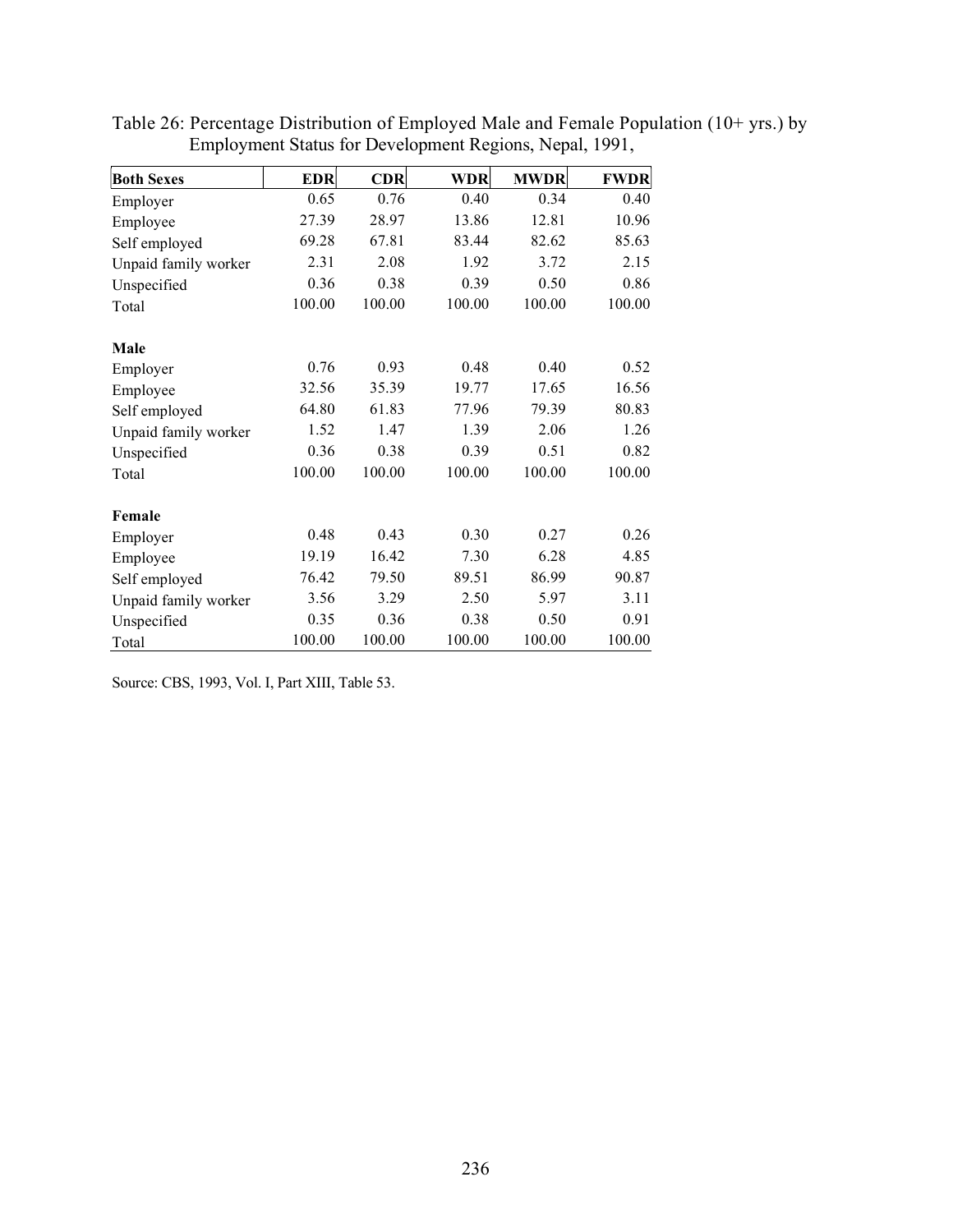# 14. Summary

The overall rate of economic activity, across ages, increased from 1971 to 1981 and dropped by 1991. The increase during 1971-81 was due to an increase in the female activity and the drop during 1981-91 was essentially due to a decline in male activity. While increased schoolattendance is one factor which had contributed to fall in economic activity, other reasons, if any, are not readily known. As expected the male activity rates at all ages are higher than female rates. Also the rural rates are higher than the urban rates. 'The rural-urban difference is much greater in the case of female activity rates compared to male rates. There are also geographical variations in the age specific activity rates. The highest rates are observed in Mountain and the lowest rates in Terai zone and further the variation among zones is much greater in female than male activity rates. There are considerable variations also among the development regions. FWDR and MWDR are characterized by higher activity rates and EDR and CDR by lower activity rates both with respect to male and female economic activity.

The occupational structure of the employed population seems to have been changing over the years. The predominance of the agricultural occupation is slowly reducing more so in the case of males than females. As expected, the occupation structure is different between rural and urban areas. Interestingly, professional and technical occupations do seem to have a special attraction for females compared to males. There are again geographical variations in the occupational structure with Mountain zone characterized by relatively more agricultural and less non-agricultural occupations whereas it is the other way in Terai.

Over the years, the share of employment dropped in the Primary sector and increased in the Tertiary sector, whereas the Secondary Sector which is the backbone of modernization did not expand much. There were also geographic variations in the fall of Primary Sector's share and increase in the Tertiary Sector's share; it was most pronounced in Terai and the least pronounced in Mountain.

As far as the employment status is concerned, over the past twenty years, the country witnessed a increase in the employee category and decrease in the own-account-worker category. The latter category viz. the self-employed is, as expected greater in rural than in urban. Among the geographic regions, the drop over the years in the self-employed category has been the greatest in Terai followed by Hill.

The acuteness of Unemployment and under-employment in the country is revealed by the fact that only two-thirds of the economically active persons had employment over 8 months in a year and nearly a quarter of the persons had 6-7 months. Although the level of economic activity is greater for males their duration of work in the year was no' significantly different from that of females.